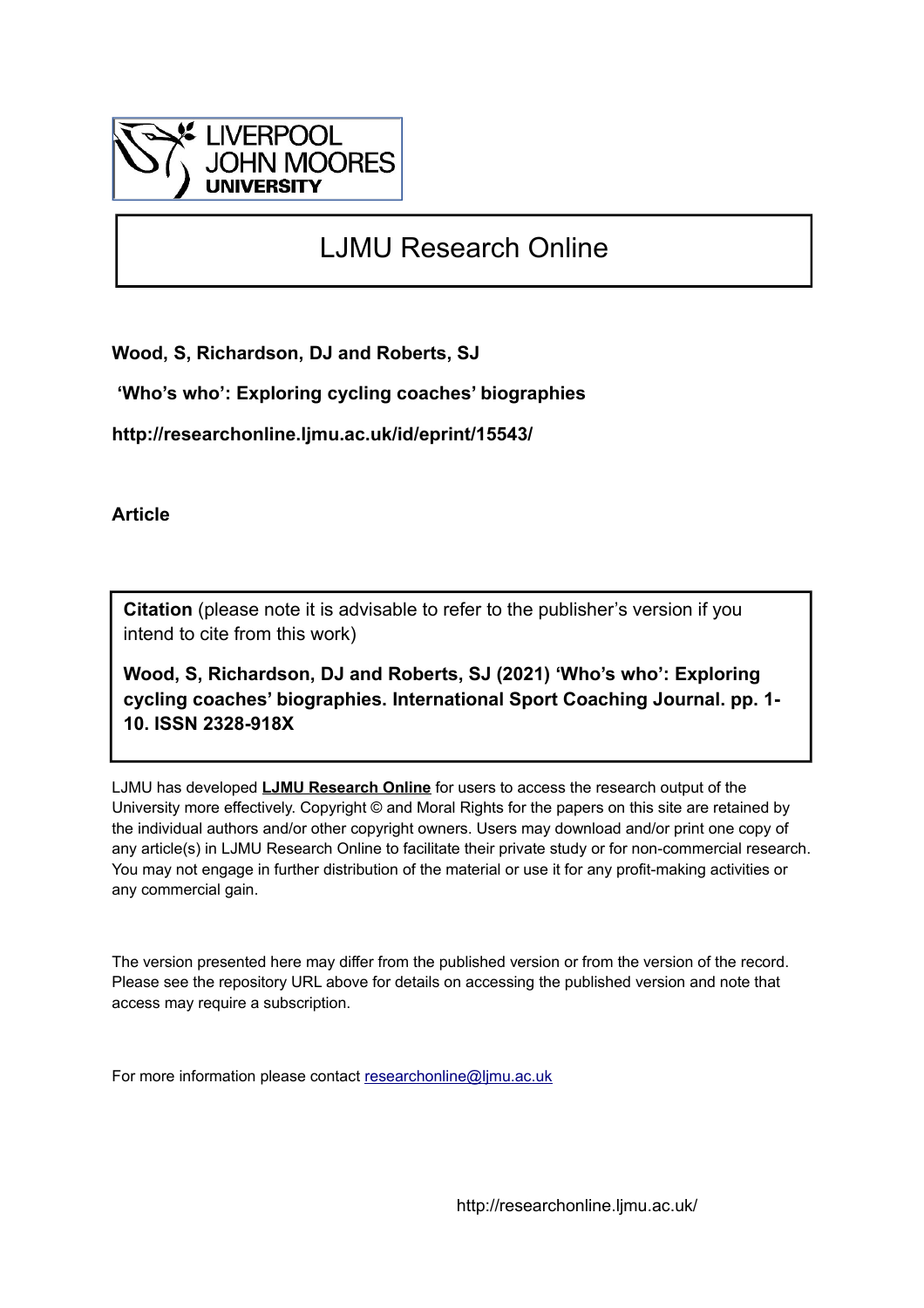# **'Who's who': Exploring cycling coaches' biographies**

# **Abstract**

 Consideration of a learners' biography is deemed to impact on their engagement with formal education and their connection with, and perceived relevance of, educational course content. It is considered equally important to understand coaches who enrol on formal coach learning in sport – their motivations, beliefs, values, existing knowledge and previous life experiences. This research explored the individual biographies of eight neophyte cycling coaches over an 18-month period following the successful completion of a national governing body coach award. Following 23 formal semi-structured interviews and 26 unstructured interviews*,* deductive thematic narrative analysis revealed three different typologies of coach: the 'performance coach'; the 'parent-coach'; and the 'community coach'. Although the subjective details of the life stories varied according to their idiosyncratic perspective, all participants' stories broadly followed one of these three identifiable narratives. Identifying different 'typologies' of cycling coaches answers calls from coach developers to account for the specific backgrounds of coaches' practices. It is hoped this research will begin the process of developing more personalised approaches to coach education.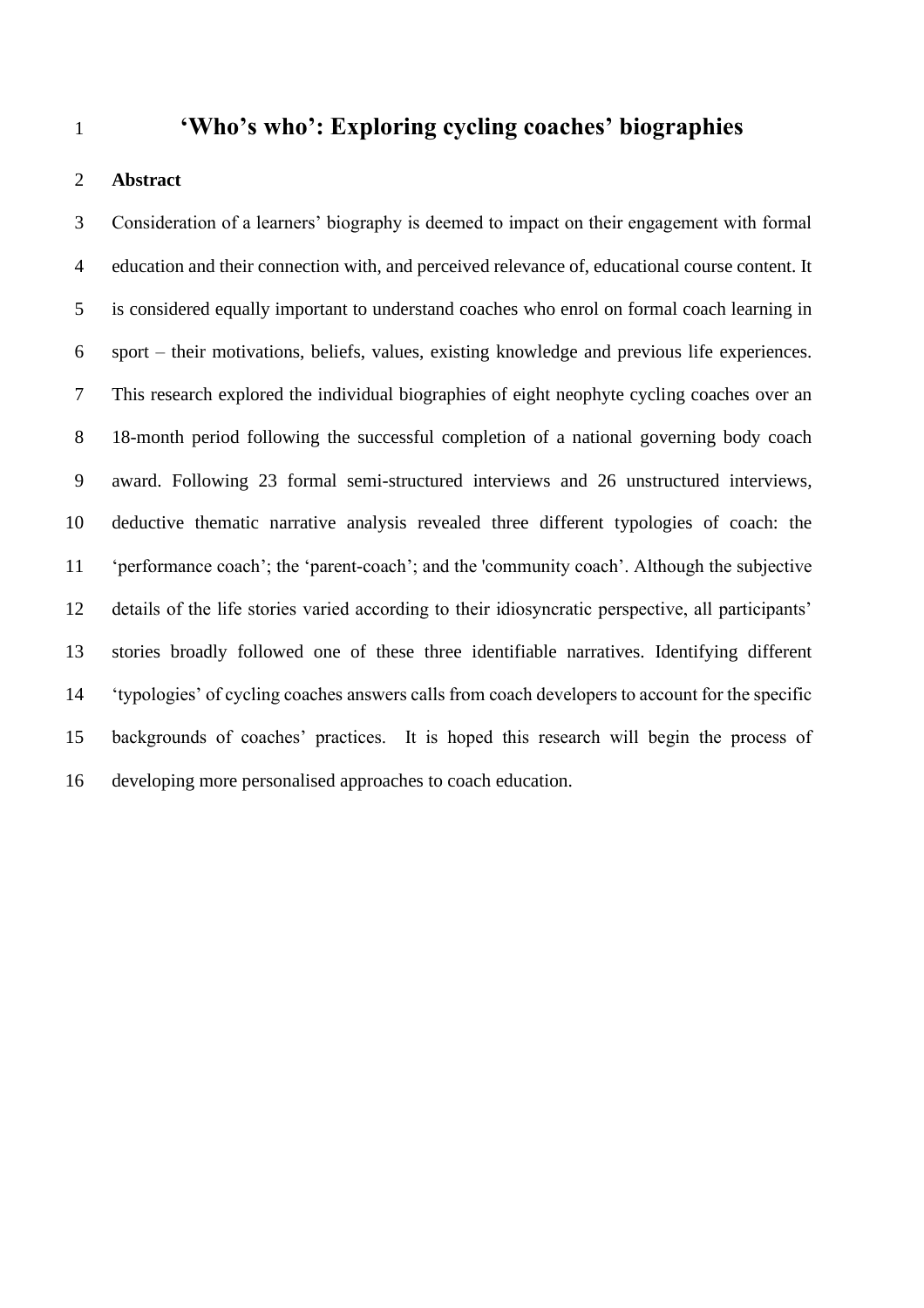#### **Introduction**

 Historically, coaching knowledge was constructed through trial and error, where learning to coach occurred through a process of socialisation and networking (Day & Carpenter, 2016). This approach created prevalent pedagogies – established practices and process, and normalised behaviours – which became ingrained in some sporting and coaching cultures (Walsh & Carson, 2019). Indeed, the knowledge developed through experience forms the basis for expertise in coaching (Lyle & Cushion, 2017a). However, the processes learned through experience might not represent best practice for novice coaches, or serve the coaching profession in the future, meaning that preparation to coach cannot be left to myopic experience alone (Lyle & Cushion, 2017b).

 Formal coach learning programmes 'typically' define what knowledge is necessary for coaches to practice; accelerating the learning that takes place from experience, and differentiating between good and bad experiences (Lyle & Cushion, 2017b). For the last twenty years, most formal coach education programmes in the United Kingdom (UK) have been aligned to the United Kingdom Coaching Certificate (UKCC). However, some National Governing Bodies of Sport (NGBs), have started to transition away from this framework, following concerns of its 'one-size-fits-all' approach to learning, and the lack of opportunities provided within the framework for coaches to take ownership of their own development (Stodter & Cushion, 2017; Werthner & Trudel, 2009). Moreover, it is well established in the literature, that learners who attend formal coach education courses have prior knowledge and past experiences of the sport and its culture, as well as significant events experienced by the individual over the life course (Trudel, Gilbert & Rodrigue, 2016). Thus, previous criticisms of coach education suggest that coach developers have not fully embedded these considerations into course content or assessment outcomes, and, consequently, are incongruous to the routines,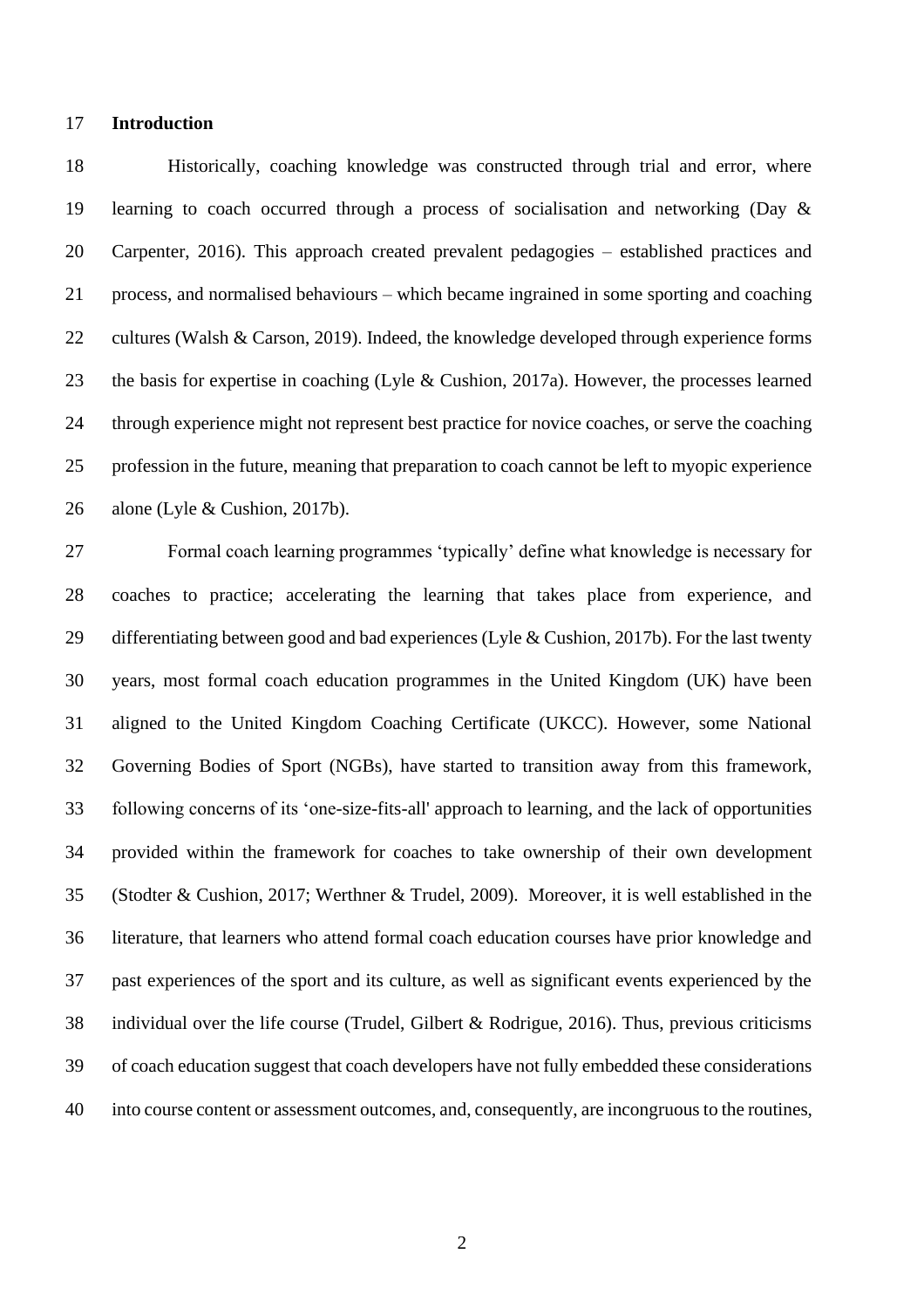practices, and meanings gained from coaches' previous lived experience (Chesterfield et al, 2010; Entwistle & Peterson, 2004).

 Coach education has, historically, attempted to patch new skills or knowledge onto existing knowledge frameworks (Thompson & Zeuli, 1999; Cushion, 2013), rather than transform an individual's beliefs, assumptions, knowledge, and habits to rebuild coaches' practice (Harvey & Knight, 1996). Previous evidence would suggest that the relative success of coach education begins with the learner's past experiences and networks of existing knowledge, belief and values (Cushion et al, 2003; Stodter & Cushion, 2014; Werthner & Trudel, 2009). For instance, Ludec et al (2012) reported that coaches validated, changed, or intended to change, their practice, depending on their existing biography. Changes to practice were a result of transformed biographies – cognitively, emotively, and practically – where coaches linked new learning to previous cognitive structures. Stodter and Cushion (2017) extended this work further, by proposing that learning occurs through a double-filter, where the first 'level' refers to personal knowledge, beliefs, and practice, highlighting the active role coaches take in their learning, and drawing attention to the prominent role that personal biography plays in supporting and hindering change.

 Crucially, this means that the same coach education opportunity has a different impact on different individuals depending on each individual's unique starting point (Griffiths & Armour 2013; Stodter & Cushion, 2017). Therefore, it is imperative for coach developers responsible for designing formal learning programmes to understand "who" the learner is, and appreciate an individual's previous knowledge and experience(s) (Trudel, Culver & Werthner, 2013; Paquette, Hussain, Trudel, et al, 2014). Evidence-based frameworks, for example Côté and Gilbert (2009), reflect the coach as a finished article, leaving coach developers with an image of the knowledge required, but no 'signposts' of how to navigate the journey (Walsh & Carson, 2019). Paquette and Trudel (2019) suggested a collection of recommendations for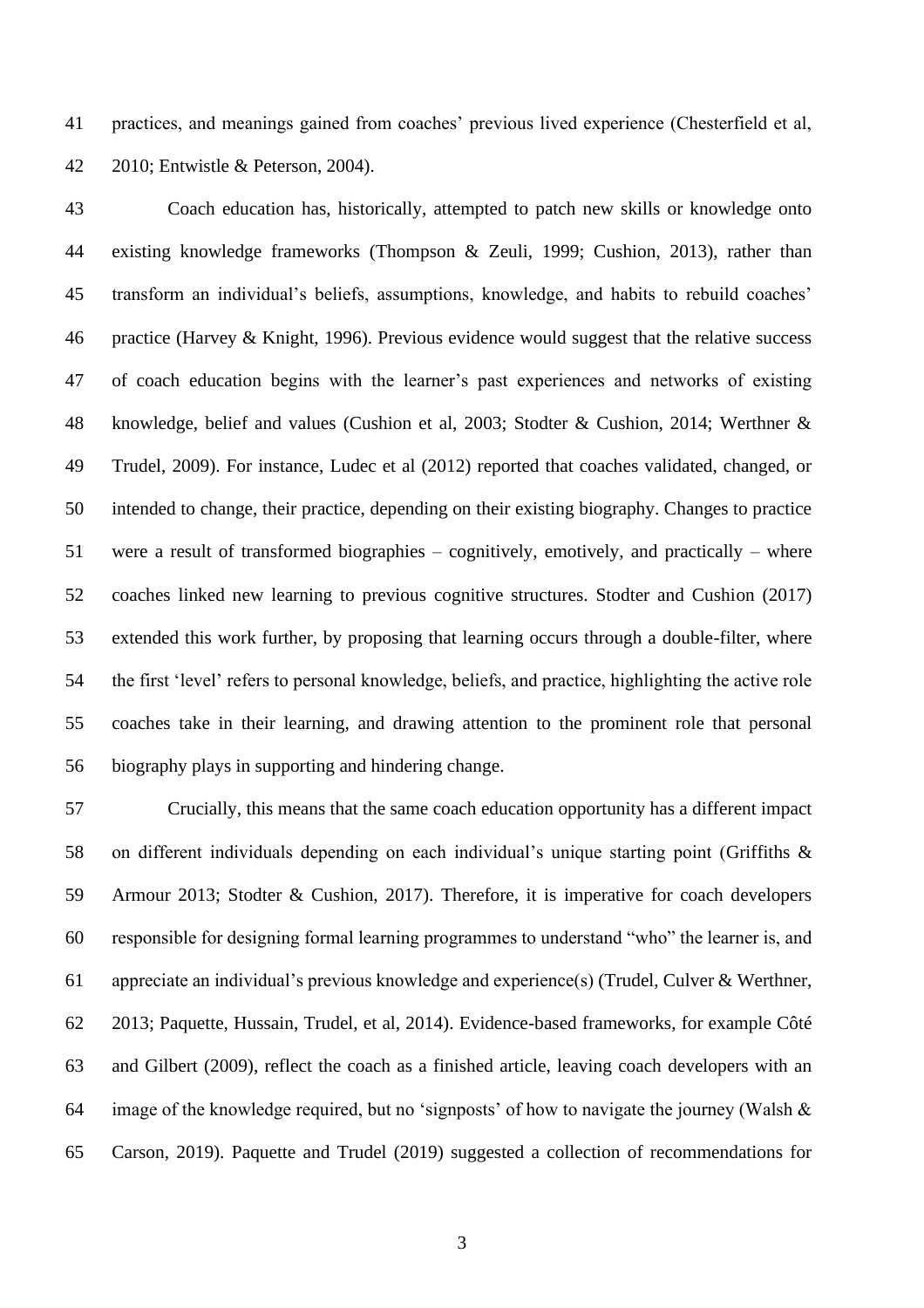coach development administrators to better support learner-centred coach education. Yet, there is a narrative of how coach education *could* be delivered, rather than evidence-informed insight of how it *can* be delivered by considering what works and why (Cope, Cushion, Harvey & Partington, 2020).

 To best incorporate an individual's biography into their formal learning experiences, it is important to identify the individuals who attend formal coach education. This backdrop presents a strong rationale to apply narrative inquiry to sport coaching. Implicit here, is our understanding, that through creating and sharing personal stories, people make sense of and bring meaning and coherence to their lives. This psychosocial approach to understanding coaches' stories may help establish the existence of both complimentary and different narrative types across the coaching workforce. The present study therefore aims to explore the different individual biographies of cycling coaches enrolled on a British Cycling's (BC's) coach education programmes. The importance of this work lies in its ability to help inform how formal coach education can be effectively constructed and delivered, by accounting for the different biographies of those attending coach education programmes.

#### **Methodology**

 It is suggested that coaches' thoughts and actions are value-laden, situated in subjective, lived experiences, which in turn creates individual, self-conscious, intentional, and reflective learners (North, 2013). With these considerations in mind, this study was positioned within an interpretivist research paradigm, as the focus was on understanding the experiences of individuals, which are, naturally, subjective (Coe, 2012). Here, social reality is a product of 87 how people, both individually and collectively, make sense of their social world (Smith, 1989; 88 Markula & Silk, 2011). The interpretivist, qualitative research approach adopted in this study infers, from specific instances, something about a culture or group of people – by seeing the general in the particular (Berger, 1963). This means that the basis for 'moderate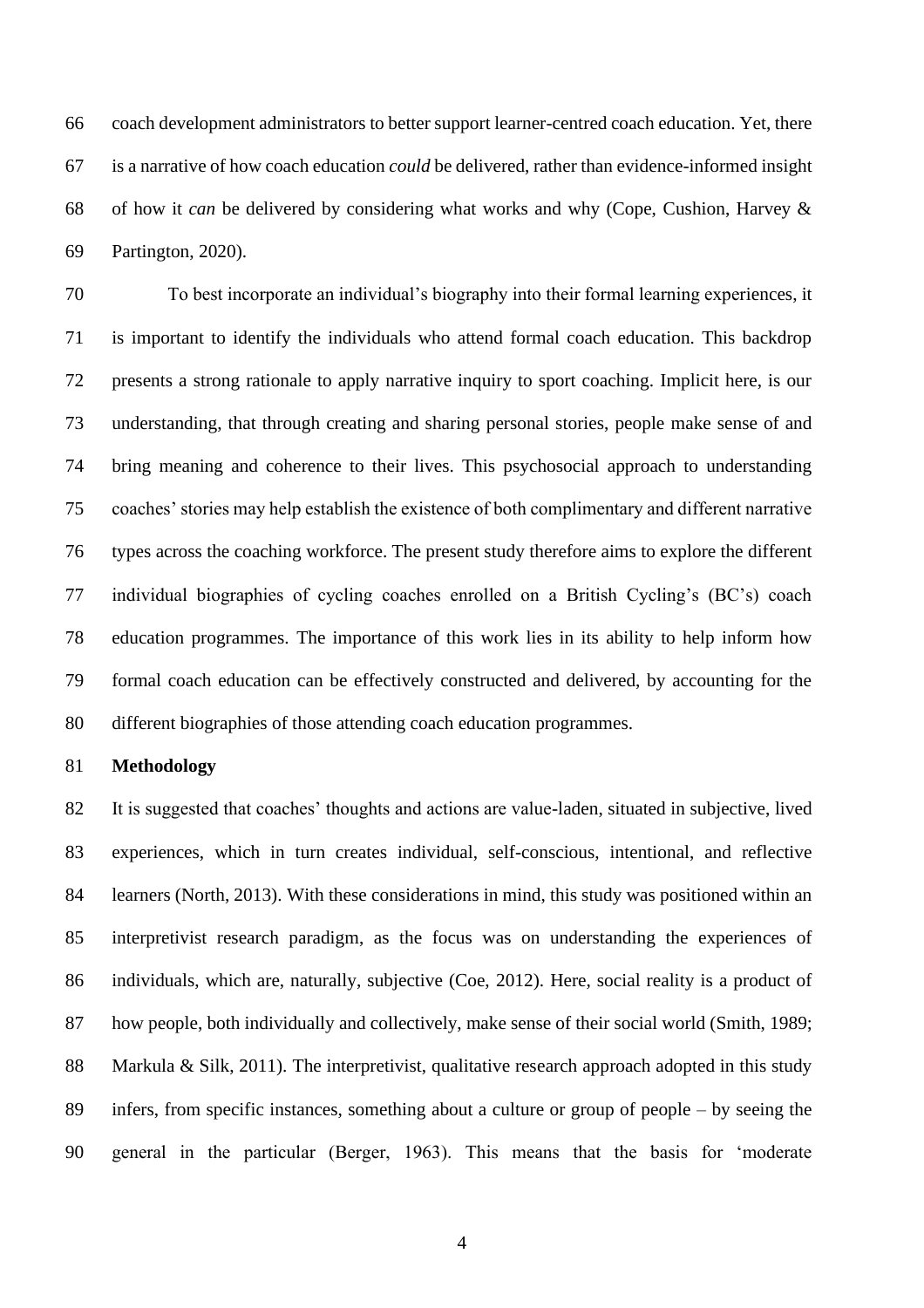generalisations' lie in the consistency between cultures in our respective social worlds (Williams, 2000). Therefore, interpretive qualitative research, as reported in this study, is packed with several 'layers of truth' and offers a representation of 'reality' by offering an interconnected multi-dimensional narrative experienced by the individuals in question (Salla, 1993).

#### **Methods**

#### *Setting and context*

 This research study tracked eight cycling coaches over an 18-month period and formed part of a larger body of commissioned research designed to evaluate the coach education provision of a large NGB in the UK (i.e., BC). For context, BC is the NGB responsible for all forms of cycling within the UK, including bicyle motorcross (BMX), mountain biking, cyclo-cross, road, track, and cycle speedway. At the time of writing, BC's formal education pathway consists of 4 'Levels'. The first, Level 1, is for assistant coaches. The second, Level 2, is a generic coaching qualification that enables coaches to operate in various coaching environments, such as playgrounds and fields. There is then a Level 2 discipline specific qualification, which qualifies coaches to operate in discipline specific environments. The highest-level is a discipline specific Level 3 qualification.

# *Participants*

 Following institutional ethical approval, eight participants were purposively recruited, and following informed consent and verbal assent agreed to participate in this study. Recruitment criteria required each participant to be enrolled on the BC (generic) Level 2 qualification. The eight participants were recruited from geographically diverse locations of the UK and all were coaching cycling at least once per week. Below is a brief biographical introduction to each participant. In the interest of confidentiality, all participants' names are replaced with pseudonyms.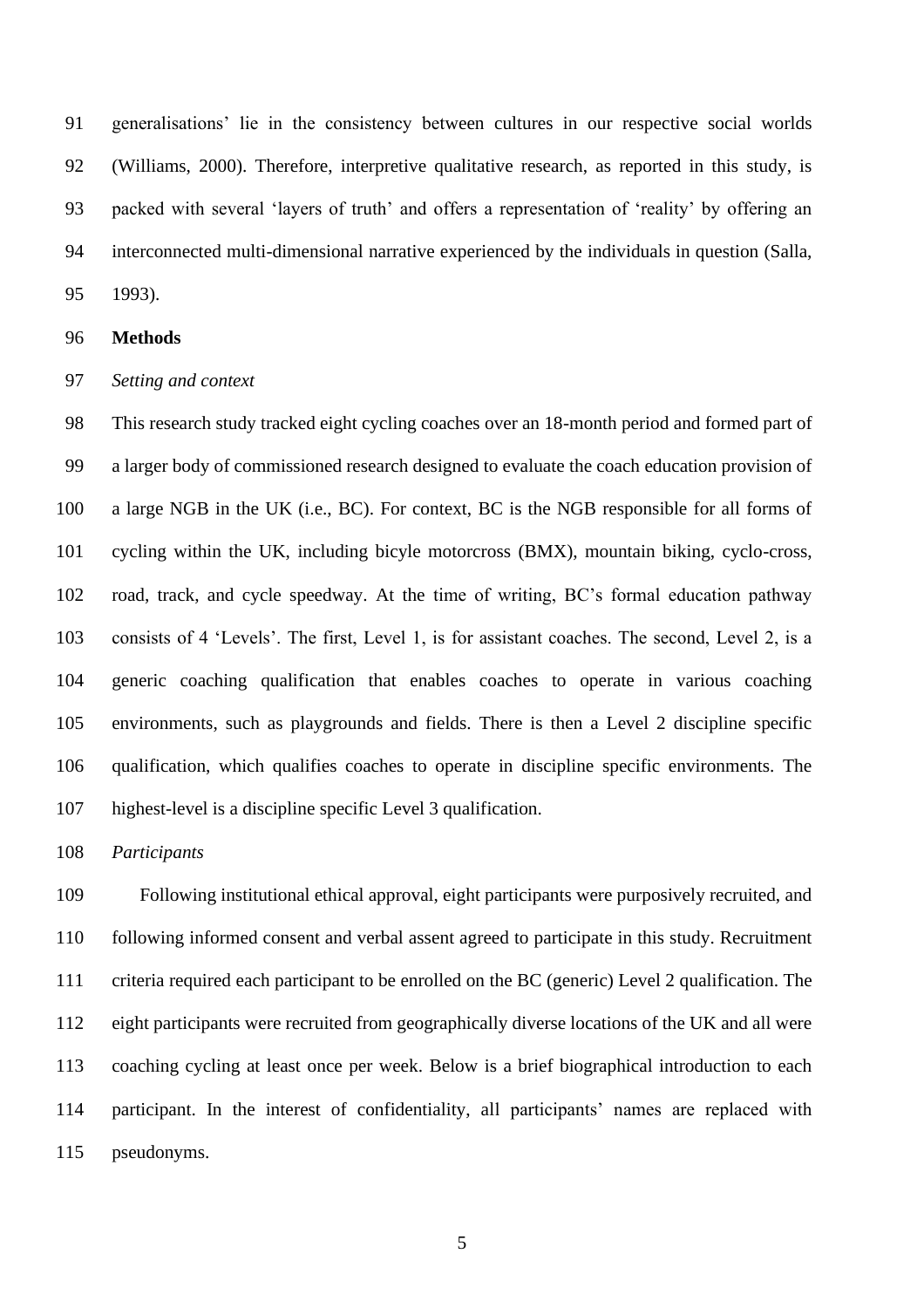Joe lives with his wife and two young sons. In Joe's own words "the boys have surpassed constantly needing me", meaning that he has more time on his hands, which he now wants to fill. Following comprehensive school, he entered full-time employment and now works as a General Manager. He has trained for triathlons, but due to injury, has spent the last five years focused on cycling and has experimented with every cycling discipline

121 James lives with his wife and two teenage children. James's daughter is a competitive road and track cyclist. Following comprehensive school, James started a job in sales. He now owns a successful company and plans to take early retirement to ease his transition into coaching. He has tried most sports over the years, but is a self-confessed 'weekend-warrior' - cycling in his spare time – on his road bike.

 Oliver lives with his wife and three children, who have cycled as a family with the local club for the last three and a half years. He attended state school, before studying biochemistry at university, and then entering pharmaceuticals, where is currently a marketing director. He played numerous sports in school, with cycling playing a role in commuting to work to improve fitness and levels of habitual physical activity.

 Peter and his wife are both retired teachers. After attending Grammar school, a selective tier of the U.K. state-school system, he worked in industrial catering. Being a stay-at-home Dad ignited Peter's desire to work with children, which lead him to teaching. Peter played numerous sports growing up and cycled as a means of commuting. He found his love for cycling as he headed into retirement and joined a social cycling club. Combined with his desire to work with children, coaching seemed a logical next step.

 Chris lives with his wife and has two children, both in their 40s. He works full-time as a self-employed architect. He attended grammar school, then university. He played numerous sports growing up, and cycling was always a means of commuting. Aged 69, he fell back in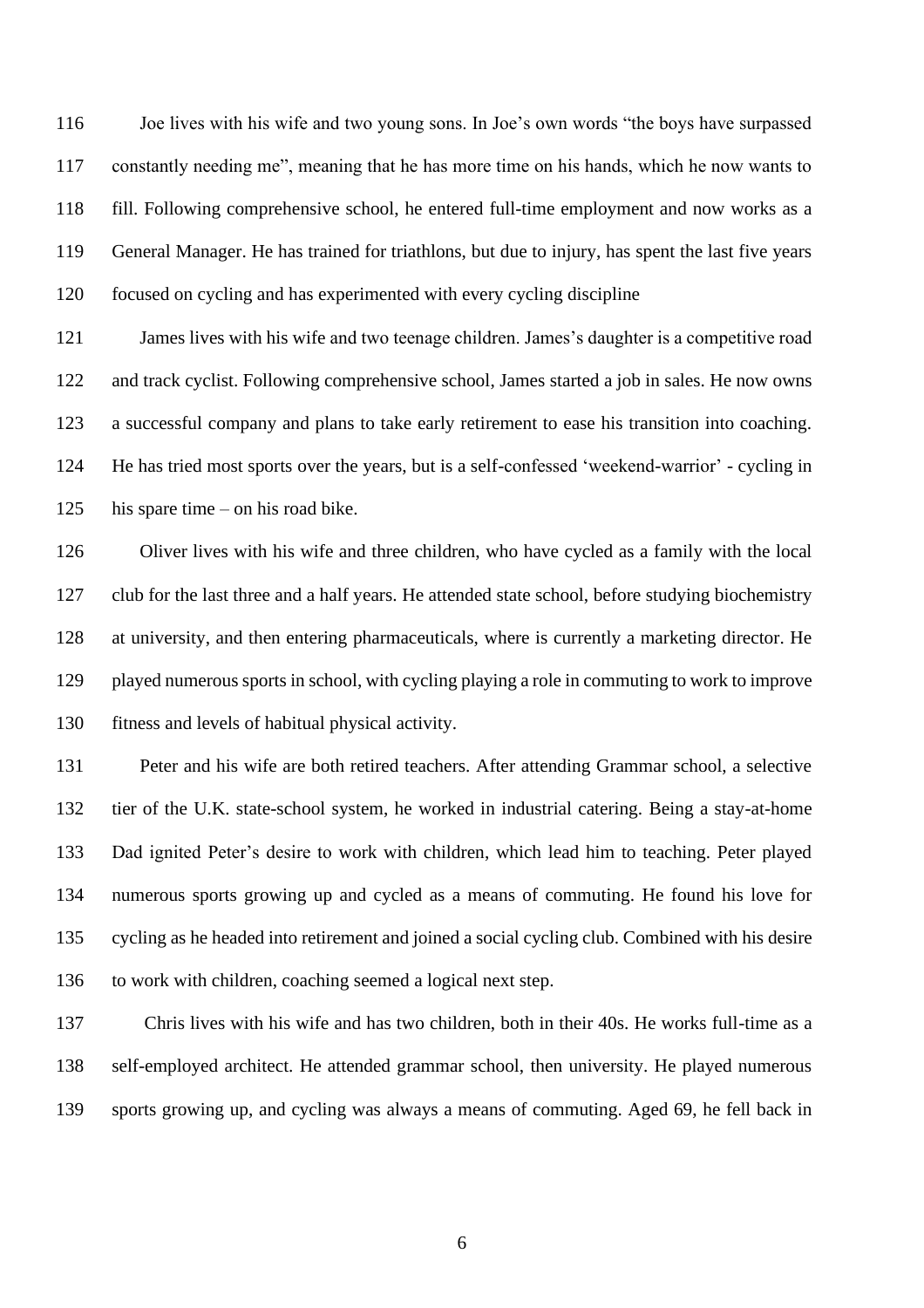love with cycling and joined the same cycling club as Peter and volunteered for a coaching role with the club.

 Beth attended her local Comprehensive school, before studying an Art degree and then turning to teaching, where she has worked for the last thirteen years. Beth became involved in cycling through her husband. Preferring fast riding, she focuses on Downhilll racing at a local level.

 Louise is single and works in sport full-time. On leaving school, Louise attended university, and then trained in Law. She felt her job in sport influenced her coaching role. She became involved in cycling as a means to commute, but found herself racing other riders when setting off from traffic lights, which led her to seek out formal cycling activity and coaching. She races competitively on a regular basis.

 Adam is married with one daughter, now in her 30s. After leaving school, he qualified as a personal trainer. He now works as a self-employed instructor. He has always cycled, initially as a means of commuting, but became involved with competitive cycling after attending a time-trial race as a spectator. He now rides the Track, and is focused on sprint events.

*Interviews*

 Interviews are one of the most widely used qualitative data collection methods in sport and exercise science (Smith & Sparkes, 2016). This is perhaps unsurprising, considering that human beings are conversationalists, and it is through conversations that we get to know other people (Brinkman, 2013). Interviews aim to create conversations that invite participants to tell stories in relation to their perspectives or insights, experiences, feelings, emotions or behaviours in relation to the study's research question (Smith & Sparkes, 2016). However, interviewing is a craft, more than a prescribed technique (Demuth, 2015). Conducting one-to- one interviews allows for an in-depth examination of an individual's attitudes, opinions, beliefs and values when researching a particular phenomenon (Purdy, 2014).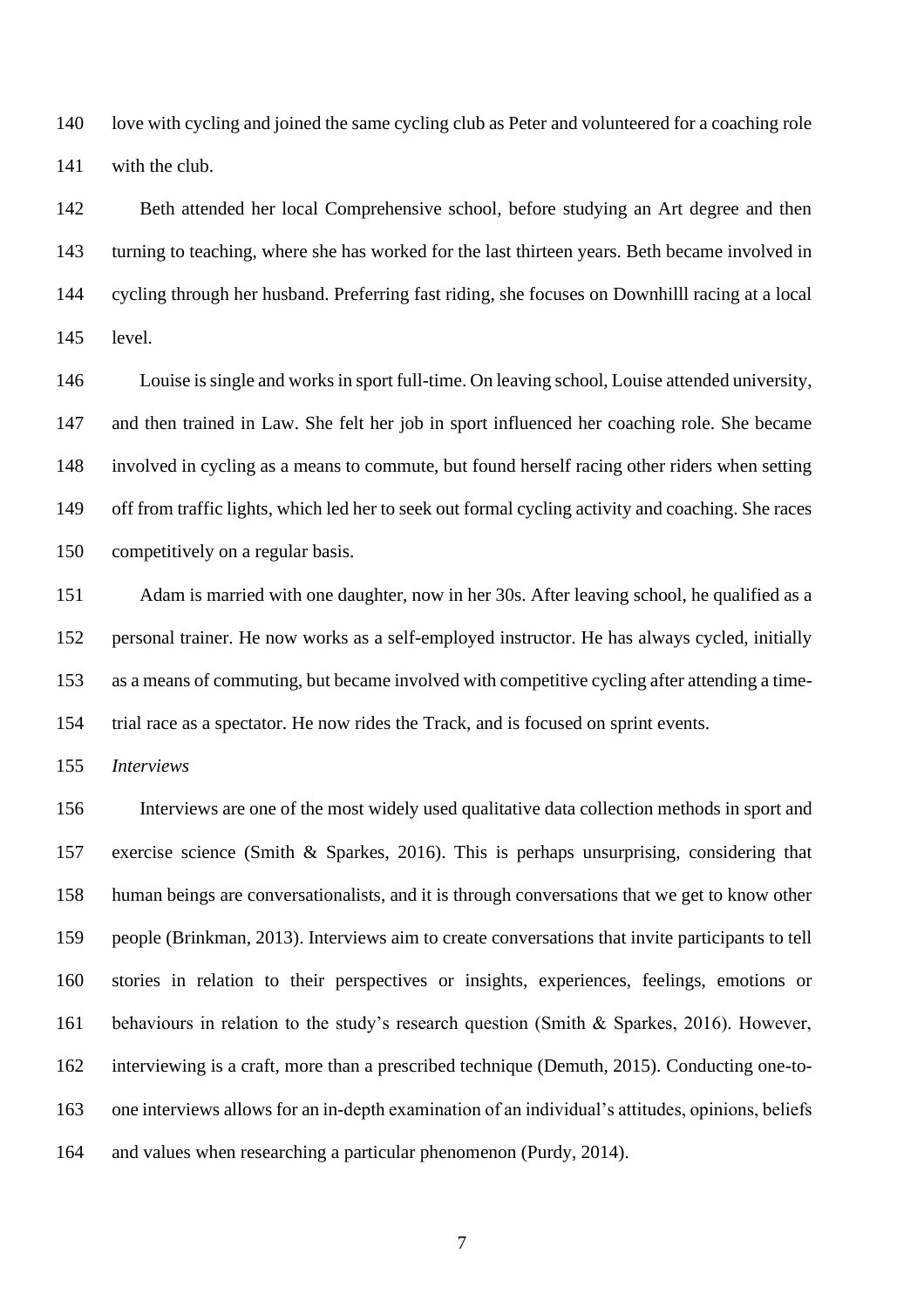The interpretive paradigm acknowledges that researchers cannot come to a study with a pre-established set of neutral procedures to investigate a given problem. Here, the researcher is the primary research tool with which they must find, identify and collect data (Ball, 1990). Therefore, data collection is an 'inquiry process carried out by human beings' (Wolcott, 1990, p.202). In line with the interpretivist approach, the focus of data collection was on depth of detail from small populations (Howell, 2013) and highly detailed accounts – evoking 'thick descriptions' of the what, why, where, when, who and why (Potrac et al, 2014, p.34). From an interpretivist and constructivist perspective, I (Sam) played an active role in the co-construction of knowledge, as it was impossible to separate myself, as the researcher, from the researched, because I played a part in creating the truth (Smith, 2009; Smith & Deemer, 2000). Interviews are often criticised for only consisting of one interview (Smith & Sparkes, 2016). As such, this research employed multiple interviews, both semi-structured and unstructured, longitudinally. Semi-structured interviews were used at the start of coaches' participation, to ensure all topics were covered, and structure the conversation to help build rapport. However, once rapport had been established, and participants began to diverge, unstructured interviews were deemed more appropriate. Both are discussed in more detail below.

*Semi-structured interviews*

 The semi-structured interviews totalled 1,390 minutes *(N=*23 interviews), ranging from 30.72 minutes to 101.62 minutes in length (*M*=60.45; *SD*=16.84). They included pre-determined questions, informed by both the existing literature and the primary research aim. A pre- determined interview guide was developed, highlighting the main topics of conversation to be covered. This still allowed for a degree of flexibility, exploring areas which emerged through the discussion (Purdy, 2014). Likewise, the phrasing of questions was adaptable, allowing the discussion to follow the issues that emerged during the interview, rather than restricting the interview to a fixed agenda, as a structured interview would (Purdy, 2014).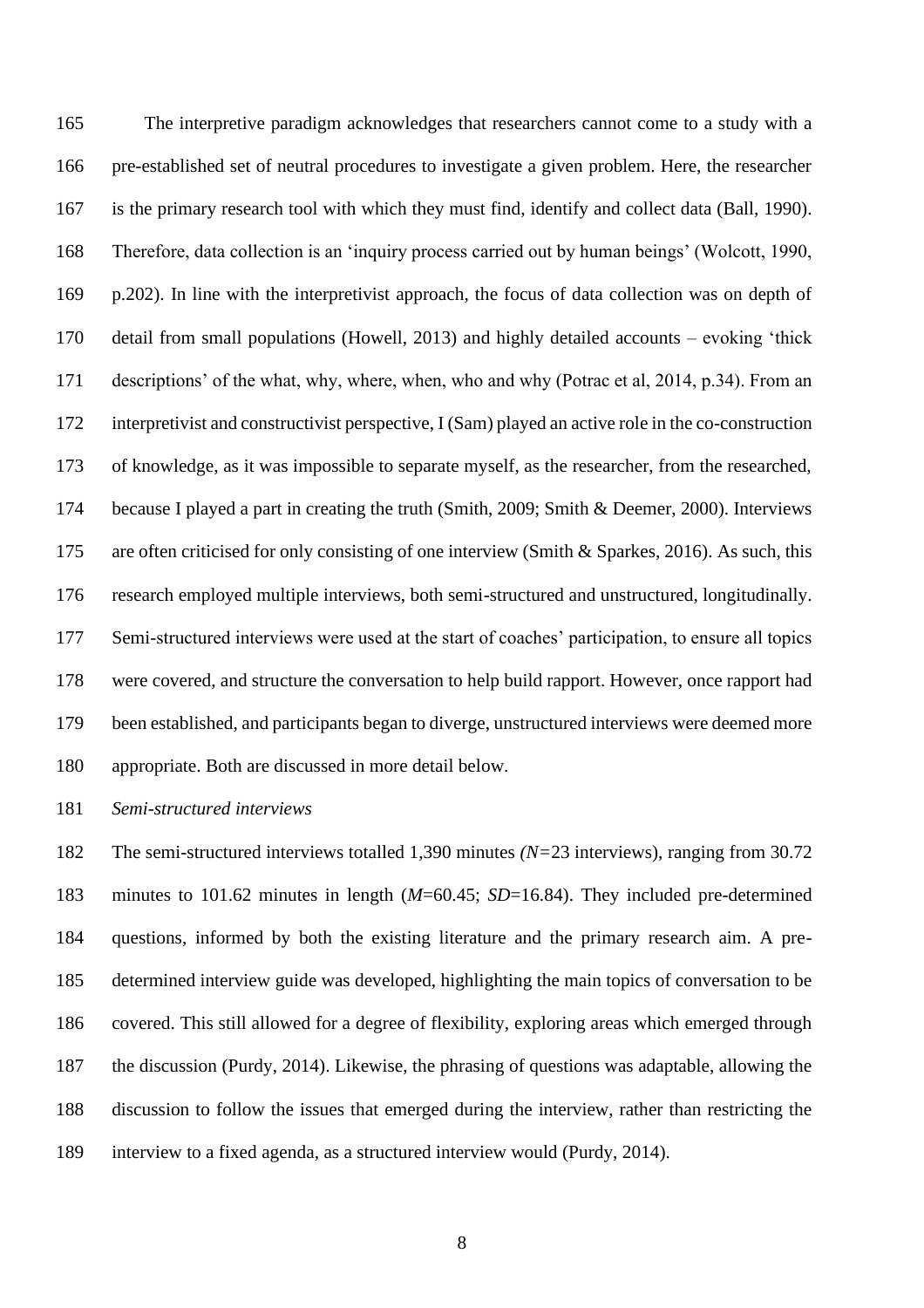#### *Unstructured interviews*

 The unstructured interviews totalled 1,349 minutes (*N=*26 interviews), ranging from 13.42 minutes to 89.85 minutes in length (*M*=51.88; *SD*=20.49). The spontaneous nature of these interviews accommodates for the broad range of interview duration. They focused on the key areas under investigation, but were more spontaneous – more conversational in tone – emphasising the natural flow of the interaction, knowledge and experience of, and between, myself and the participants. This was achieved by varying the question order and being flexible in my approach to the interviews. I adopted the rules of everyday conversation: turn-taking, relevance; and entrance and exit talk (Riessman, 2008). As a neophyte qualitative researcher this initially created a sense of anxiety, as control of the interview was handed to the participant; they were able to discuss anything that they felt was important or relevant, reworking questions to discuss what they felt was important, rather than simply responding in scripted ways to planned questions (Riessman, 2008). Although identifying participants' biographies was at the heart of the study, it was only considered to be part of the participant's 'self', which meant they were free to discuss whatever they considered important, however much it digressed from the interview agenda.

# *Data Capture*

 All the interviews were audio recorded to capture the topic and dynamics of the conversation; however, the true interpretative process began during the interview itself (Riessman, 2008). Through the chosen probes, whether to gain further clarification on a given point, or to delve deeper into the participants' response, it was important to effectively participate in the interview and actively contribute to the data collected. This created multiple layers of truth, as each person's character, values, and idiosyncrasies across various situations were uncovered. The audio files however, provided an opportunity to reflect, review and re-listen to the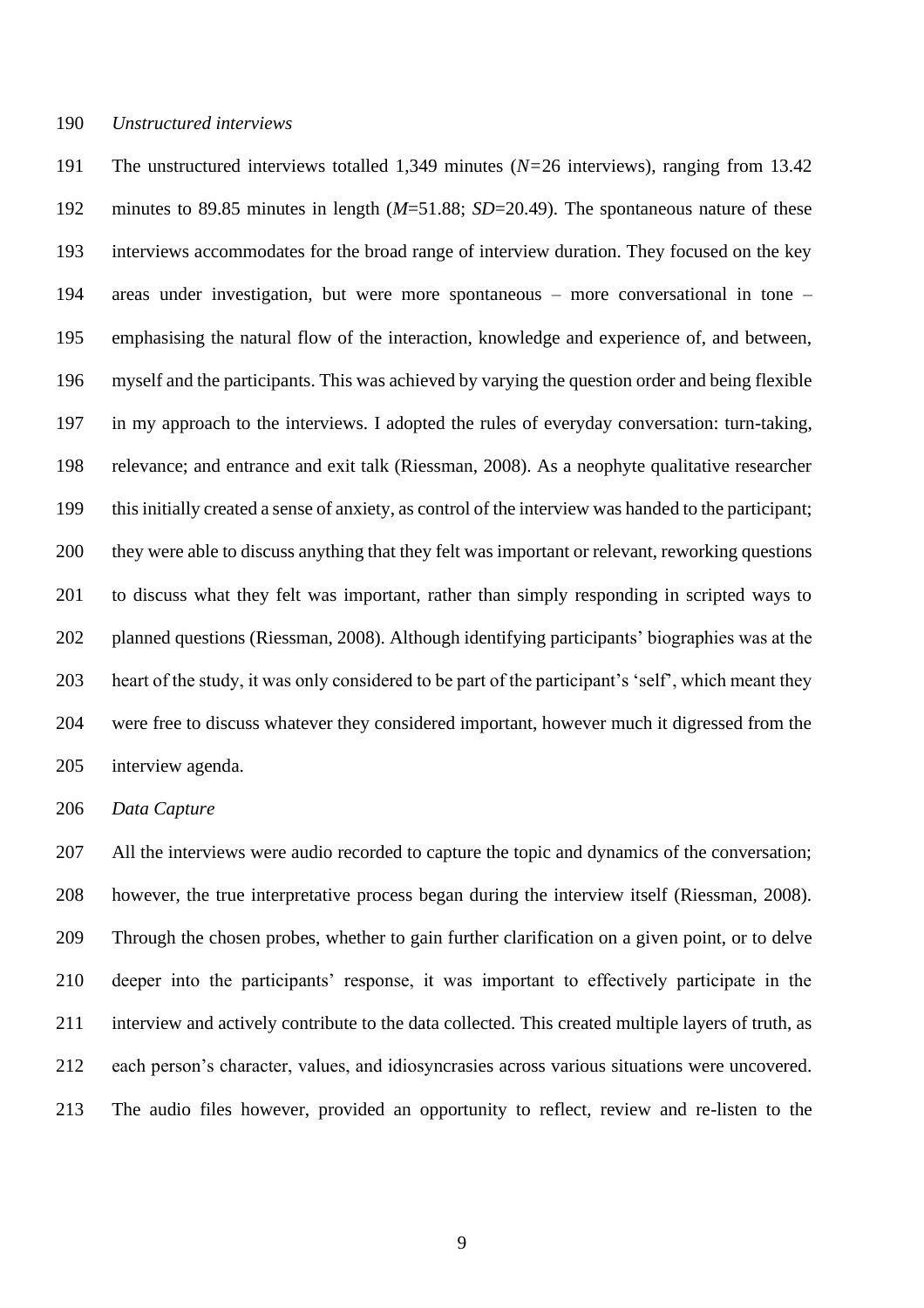interview dialogue and make sense of the participants wider experiences (Kvale and Brinkmann, 2009).

*Data analysis*

 All audio recordings were transcribed verbatim, producing 694,070 words across 1,380 pages of single-spaced text. Transcripts highlighted the 'actual words spoken' by participants (Riley, 1990, p.25) as well as the culture of specific disciplines across the sport of cycling. They presented dynamic talk in a linear, written form, which meant the transcript could not capture the fluid dynamics of words and gestures (Riessman, 2008). Researchers cannot stand in a neutral, objective position during the transcription process, and, as such, the transcript was constructed in line with the interpretivist and constructionist perspective (Riessman, 2008). In this way, the transcripts played a role in creating the narrative, more than simply "finding" the narratives discussed in the interview.

 Deductive thematic analysis (TA) developed themes through an analytic process, following six phases (Braun & Clarke, 2006; Braun, Clarke & Hayfield, 2019). This analysis developed over time via a recursive process, back and forth, between: the entire, larger data set; coded extracts of data being analysed; and the data being produced. This analysis highlighted similarities between participants' cycling experience, motivations, beliefs, and values. However, TA fragmented the narratives. Therefore, thematic narrative analysis (TNA), the most commonly used narrative analysis in sport and exercise science (Riessman, 2008), was employed. The focus was on the themes in stories and the patterns and relationships among these (Smith, 2016). TNA followed a similar iterative process to TA, but *with*, rather *on,* the stories within transcripts (Smith, 2016). This facilitated patterns that ran through the set of stories identified. To ensure stories were kept intact, the focus was the thread of each story and the recurrent instances within the whole story. Themes were developed by making notes on the thread of the story and regular occurrences throughout the story, highlighting key sentences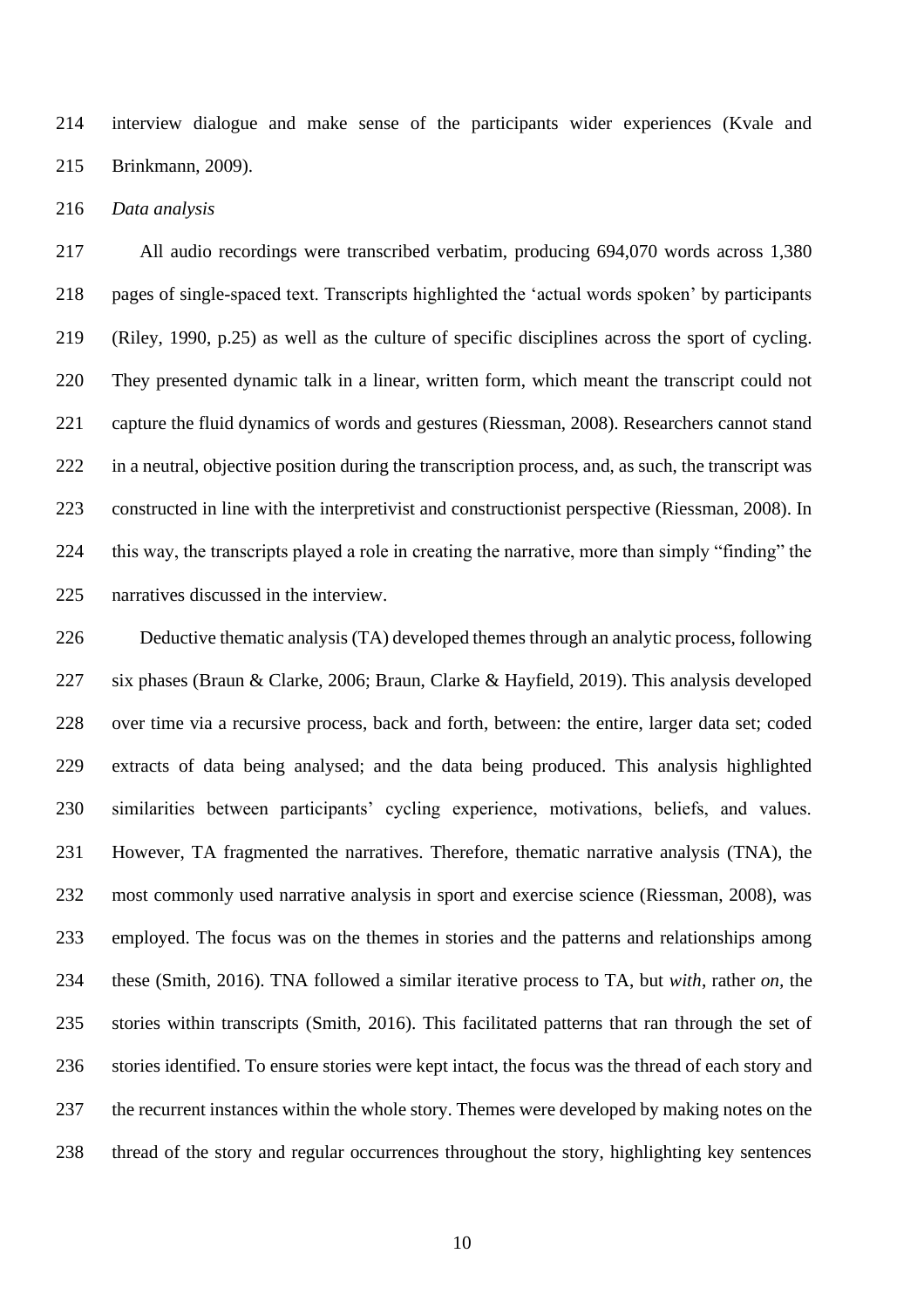and phrases, summarising apparent and underlying meanings in the data (Smith, 2016). The process focused on more than the themes developed, focusing on describing themes of the story and, therefore, what the story was about (Smith, 2016). This process continued to write, revise, and edit the interpretations of these descriptions.

*Research quality, trustworthiness, and transparency of data*

 Positioning this research within the interpretivist paradigm, interviews were socially constructed, with the researcher and participants playing equal roles in creating the narrative (Smith, 2009; Smith & Deemer, 2000). Accounts, stories and conversations constituted experience, reflecting their narrative truth, rather than objective truth in some pristine form (Smith & Sparkes, 2016). Member-checking was avoided because the ontological assumptions clashed with the ontological relativism of the study. To increase credibility, participants' points were clarified during interviews and consequent probes were used to clarify certain points. In addition, the time frame of data capture and prolonged engagement with participants increased the trustworthiness and credibility of data.

# **Findings**

 The present study set out to explore the different types of coaches attending formal qualifications based on their personal beliefs and values, their motivations for coaching, and their knowledge and previous experience(s). A narrative type (Frank, 1995) is the 'most general storyline that can be recognised underlying the plot and tensions of particular stories' (p.75). Douglas and Carless (2006, 2009, 2015) used Frank's (1995) concept of narrative types to identify three narratives types in sport contexts and we use these types as a theoretical frame here. Although the specific details of different individual's stories varied according to participants' life circumstances, participants' stories broadly followed one of these three identifiable plots. These typologies are described: 1) performance narratives, whereby the story plot is oriented towards achieving specific goals, such as winning and/or being the best. The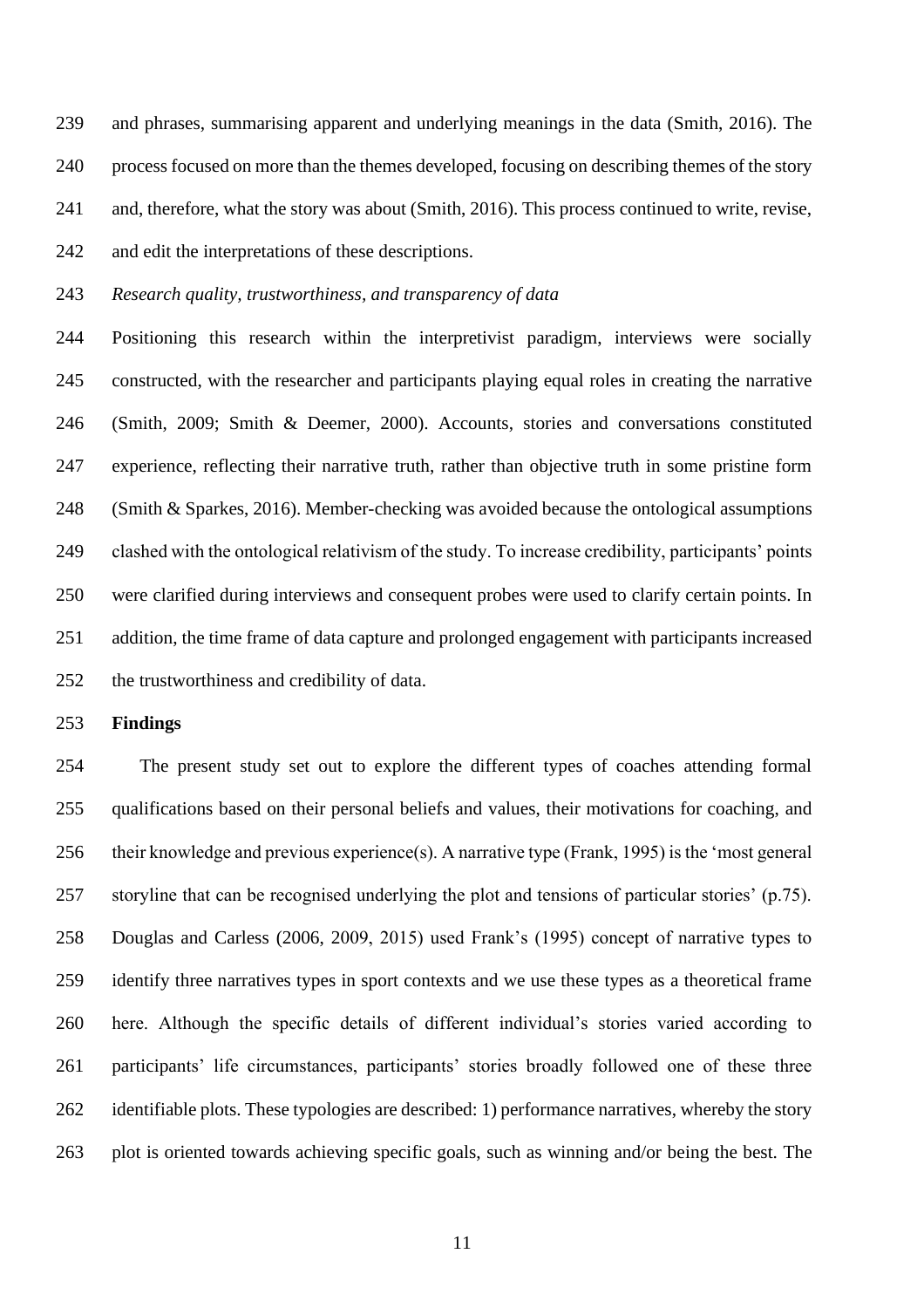ultimate dream or destination in the story is to win; 2) discovery narrative, which revolves around exploration of the full and multidimensional possibilities of life. There is no single destination, rather a multiplicity of potential journeys that become available through the storyteller's openness to new experiences; and 3) relational narrative, which is characterised by a story of complex interdependent connection between two or more people in which sport performance is a by-product. The plot of relational stories revolves around creating, experiencing and sustaining relationships with others. Unlike performance stories, there is no single destination in the relational plot (Douglas & Carless, 2015).

# **Louise and Adam**

 These coaches aligned to a performance narrative (Douglas & Carless, 2006, 2009, 2015). They were focused on achieving specific goals, professional development, and being the best. "Good" coaching was perceived to orient towards explaining 'what [the rider] could improve on' - 'highlighting the teaching points' (Adam). However, this was balanced with a need for 'emotional intelligence' to 'read' how what coaches are doing impacts the person in front of them, highlighting the need for coaches to be empathetic, good communicators, and good listeners (Louise). They emphasised an 'athlete-centred' and 'athlete-led' approach, believed that coaches should be supportive and dynamic in their delivery, and stressed the 'need to be able to flex' to 'meet the needs of the athlete [they're] coaching' (Louise).

 These coaches were motivated to qualify as coaches so they could take their coaching more seriously. They viewed BC's formal qualifications as a series that needed accomplishing – certificates that needed collecting, because 'if there's a level it needs achieving' (Louise). However, they were also a 'means to an end' for their progression, and served as a way of legitimising their knowledge, giving them the ability to 'stick [their] head above the parapet' and say, '"I'm endorsed!"… more than a maverick trying to coach' (Louise). More importantly, however, these coaches were motivated to improve the future of competitive cycling. They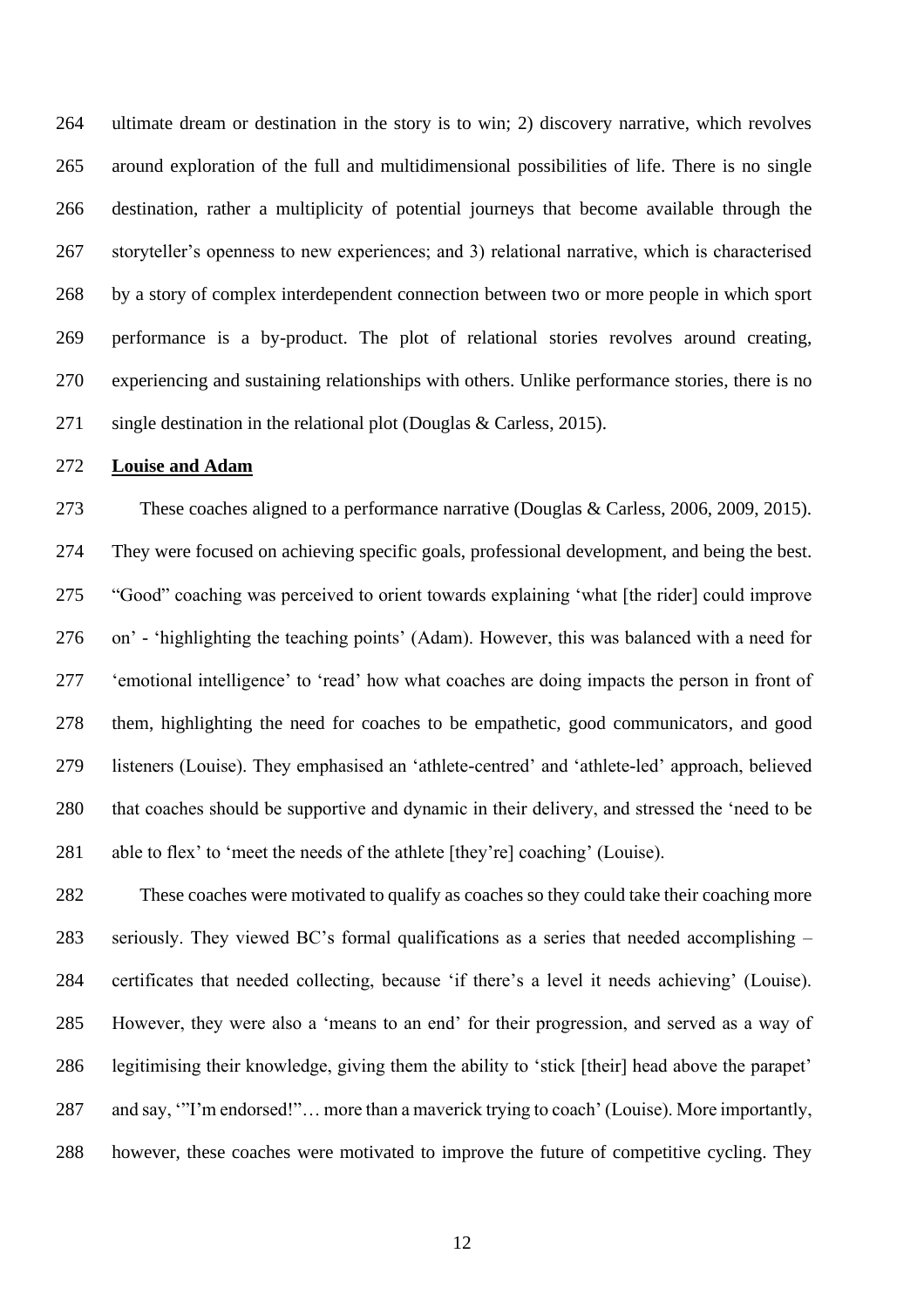centred on the way coaching improves performance, developing riders' technical skills. Additionally, Louise was passionate about women coaches being represented at competitive

levels, and about increasing female participation:

292 I'm really interested in women cycling, and generally, equality across the board. I'm a woman<br>293 and feel that we get treated like crap... we're horrendously underrepresented... there's amazing and feel that we get treated like crap… we're horrendously underrepresented… there's amazing talent that people at the top hasn't even heard of. Cycling is male, pale and stale in terms of the 295 NGB and the international federation... There aren't enough women – female leaders – in sport,<br>296 and that means there are so few female riders at the Club level, there's no competition for them, 296 and that means there are so few female riders at the Club level, there's no competition for them,<br>297 so they end up racing against boys, and they can't compete, so they become despondent, and 297 so they end up racing against boys, and they can't compete, so they become despondent, and<br>298 drop out... we need to be doing more to keep the girls we have, without adding more barriers 298 drop out... we need to be doing more to keep the girls we have, without adding more barriers for them. for them.

- *Louise*
- These coaches had a history of competitive cycling and had ambitions of coaching at the
- highest levels. They had received formal coaching and felt that their knowledge was superior
- to their peers, and therefore, 'more qualified' than their peers:
- What they should do, really, is have you send in your qualifications, send in your accreditation and all that for the Track – how long you've been riding at the Track, your background on the Track, whether you've raced or not… At least if you've raced you can at least give people the information you've learned through racing, so when you go on the course you've got even more information, whether it's to do with power meters on the pedals, or the lines on the track, or what gear you're using… To me, it's a bit like one cap fits all, if you understand what I mean? *Adam*
- In addition, they saw coaching as a career:

 I teach spin classes... A few people that came to my class started coming to the Track because I said, "You want to go on [the Track], it's really good"… then it got about that I was teaching the [local] spin classes […] and then I was speaking to the Track manager at [the local velodrome], and I said, "What do I need to get this coaching qualification on the Track?" And he said, "You just go on this site", so that's where we are now.

- 
- *Adam*
- These coaches were frustrated by BC's lack of focus on elite coach education. They felt
- 'elite coach education is often side-lined to UK Sport's apprentice programme, because it's
- there and it's free' (Louise), rather than taking an active role in developing coaches at that part
- of the coaching pathway. Moreover, Louise, stressed how even club coaches develop riders'
- skills at an early, 'formative' stage, which impacts at a higher level: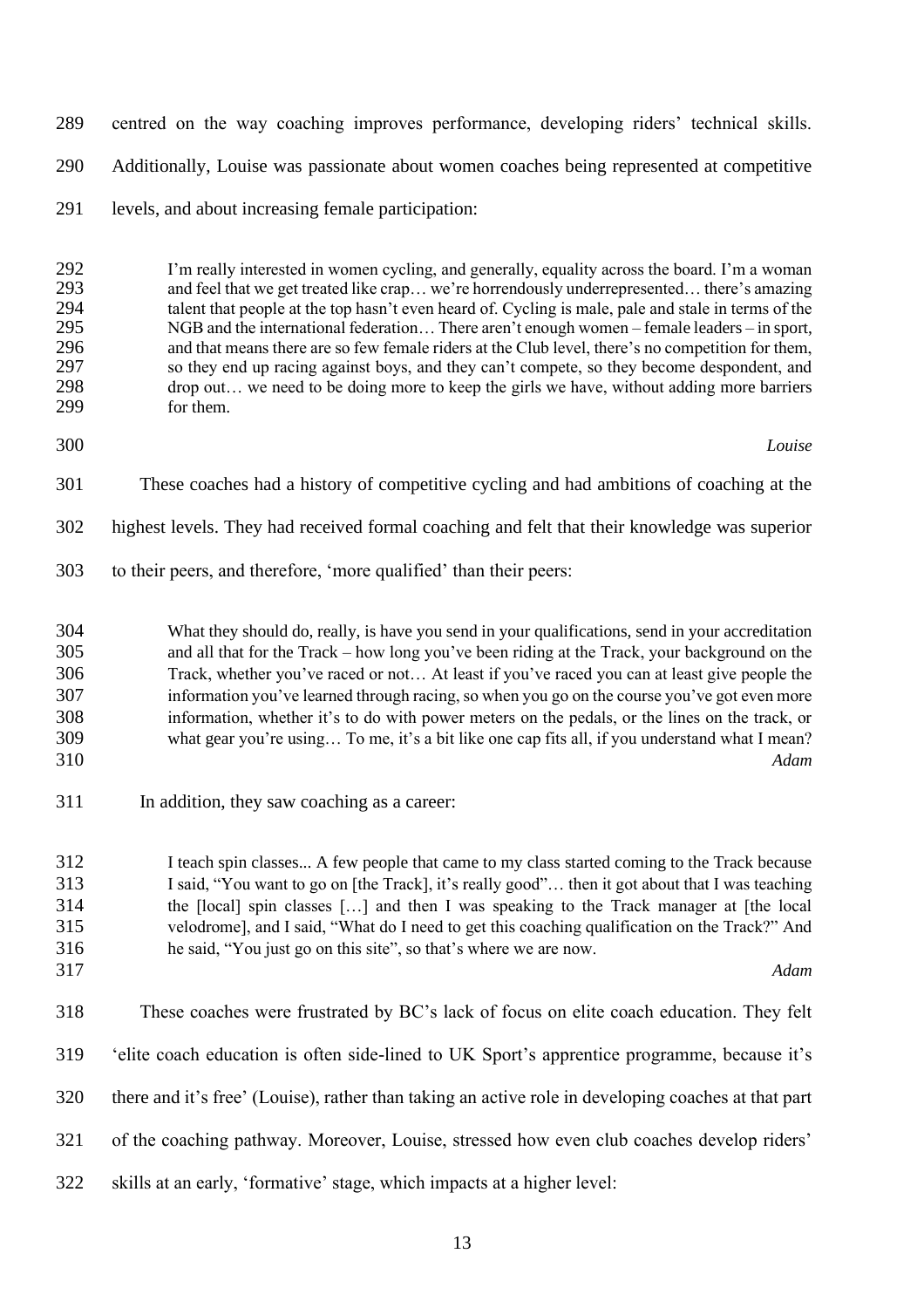| 323<br>324<br>325<br>326<br>327<br>328<br>329<br>330<br>331 | I'm not sure what BC want from [their] coaches. Is it damaged limitations [sic], like the<br>minimum standards in as many coaches as possible around the country, versus making<br>incredibly good coaches who do x, y and z, and demonstrate a, b and $c$ ? [] If you want that,<br>you need to be more harsh on whether or not every single candidate becomes a coach straight<br>away. People should probably fail I don't want to do the tutor a disservice, but nobody is<br>going to get failed, right? I suspect BC just want lots of coaches across the country delivering<br>the minimum standard But coaching is a huge responsibility. If you want coaching to be<br>professionalised and have more recognition for the impact it has, there needs to be certain<br>qualities - certain standards – that are upheld. |
|-------------------------------------------------------------|---------------------------------------------------------------------------------------------------------------------------------------------------------------------------------------------------------------------------------------------------------------------------------------------------------------------------------------------------------------------------------------------------------------------------------------------------------------------------------------------------------------------------------------------------------------------------------------------------------------------------------------------------------------------------------------------------------------------------------------------------------------------------------------------------------------------------------|
| 332                                                         | Louise                                                                                                                                                                                                                                                                                                                                                                                                                                                                                                                                                                                                                                                                                                                                                                                                                          |
| 333                                                         | Again, this links to these coaches' assumption that they are above average, and highlights                                                                                                                                                                                                                                                                                                                                                                                                                                                                                                                                                                                                                                                                                                                                      |
| 334                                                         | a clear disconnect between what they thought BC's role should be and what they perceived                                                                                                                                                                                                                                                                                                                                                                                                                                                                                                                                                                                                                                                                                                                                        |
| 335                                                         | BC's role to be. The 'performance coach' biography is summarised in Figure 1.                                                                                                                                                                                                                                                                                                                                                                                                                                                                                                                                                                                                                                                                                                                                                   |
| 336                                                         | [Insert Figure 1]                                                                                                                                                                                                                                                                                                                                                                                                                                                                                                                                                                                                                                                                                                                                                                                                               |
| 337                                                         | <b>Joe, James, and Oliver</b>                                                                                                                                                                                                                                                                                                                                                                                                                                                                                                                                                                                                                                                                                                                                                                                                   |
| 338                                                         | These coaches aligned to a discovery narrative (Douglas & Carless, 2006, 2009, 2015).                                                                                                                                                                                                                                                                                                                                                                                                                                                                                                                                                                                                                                                                                                                                           |
| 339                                                         | They cited their children's involvement in cycling as the reason for their involvement in                                                                                                                                                                                                                                                                                                                                                                                                                                                                                                                                                                                                                                                                                                                                       |
| 340                                                         | cycling, and were motivated by exploring new possibilities, a new role, and a new identity -                                                                                                                                                                                                                                                                                                                                                                                                                                                                                                                                                                                                                                                                                                                                    |
| 341                                                         | the opportunity to be '[Oliver] the coach', rather than '[Oliver] the Dad, or '[Oliver] the work                                                                                                                                                                                                                                                                                                                                                                                                                                                                                                                                                                                                                                                                                                                                |
| 342                                                         | colleague'. In this way, coaching offered these participants a journey of self-discovery and                                                                                                                                                                                                                                                                                                                                                                                                                                                                                                                                                                                                                                                                                                                                    |
| 343                                                         | personal growth:                                                                                                                                                                                                                                                                                                                                                                                                                                                                                                                                                                                                                                                                                                                                                                                                                |
| 344<br>345<br>346<br>347                                    | I've reached a point now where the kids don't need me constantly, so I have a bit more free<br>time now, and I sort of want to fill it and I feel good about coaching at sessions. There's a<br>need for me to coach, and I get something out of it too - that feel good factor.<br>Joe                                                                                                                                                                                                                                                                                                                                                                                                                                                                                                                                         |
| 348                                                         | These coaches' newly established social status of 'coach' granted them the 'Coach' title,                                                                                                                                                                                                                                                                                                                                                                                                                                                                                                                                                                                                                                                                                                                                       |
| 349                                                         | which they balanced alongside their 'parent' role: 'my son thought it was amazing that Daddy                                                                                                                                                                                                                                                                                                                                                                                                                                                                                                                                                                                                                                                                                                                                    |
| 350                                                         | was helping during the sessions' (Joe):                                                                                                                                                                                                                                                                                                                                                                                                                                                                                                                                                                                                                                                                                                                                                                                         |
| 351<br>352<br>353<br>354                                    | My kids are riding bikes, and I'm going along to the session, so I'm there anyway. Instead of<br>standing around, moving cones, I might as well get involved and help with the session. I've felt<br>a bit of a spare part, on the sidelines of the Club. But the Level 2 will make me more useful -<br>I'll get insurance, and the ability to do it on my own.                                                                                                                                                                                                                                                                                                                                                                                                                                                                 |

*Joe*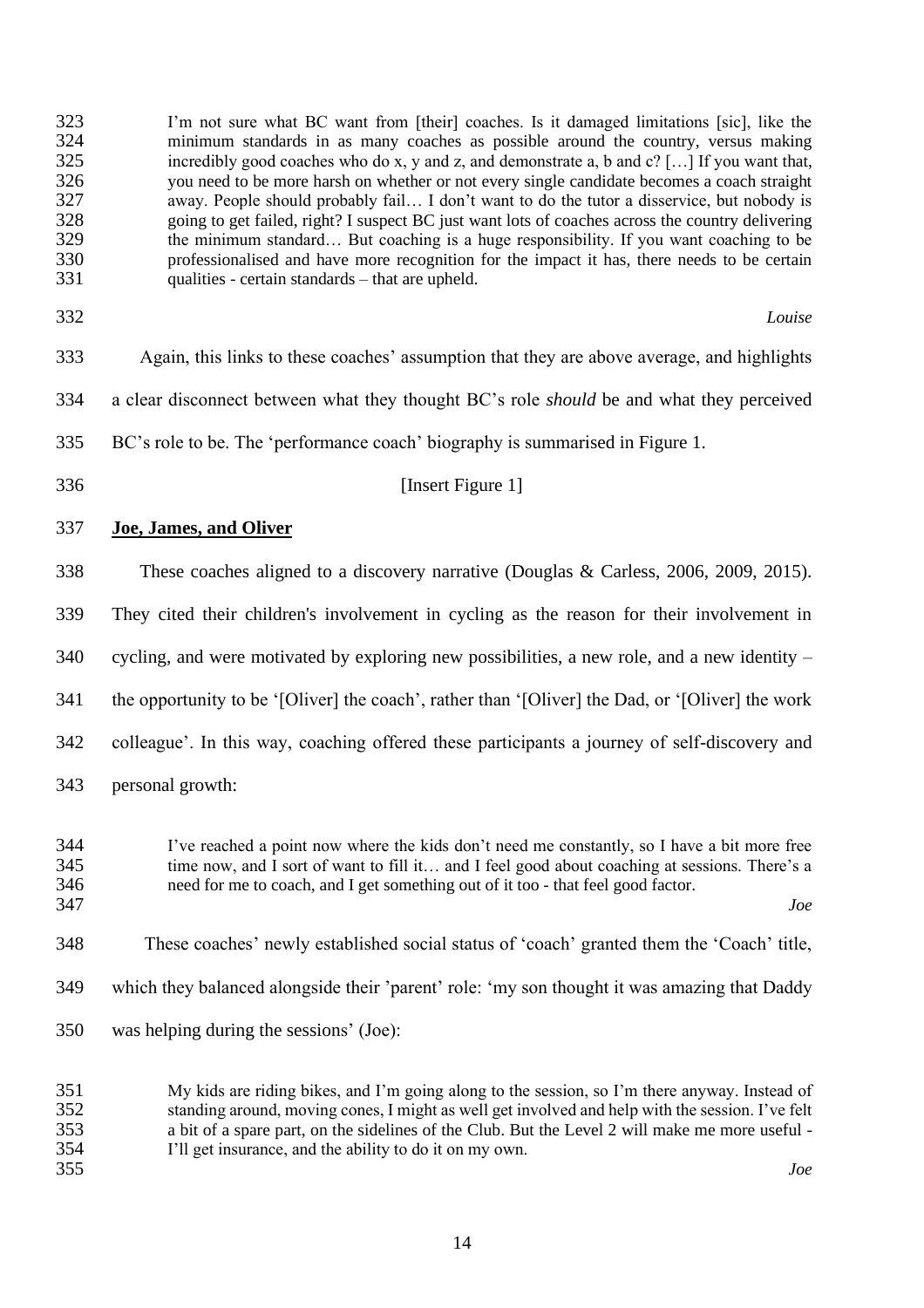For James, coaching built a closer relationship with his daughter, who was a competitive cyclist, and he was 'excited to gain more knowledge' so that he could 'help to improve' her cycling. Here, formal qualifications built a foundation for their new journeys. Yet these participants were motivated to coach by more than their parental role in sport. Firstly, qualifying as Level 2 coaches increased their club's capacity:

362 We've got kids wanting to be involved and wanting to participate in cycling, and we've got the 363 facilities, we just don't have the coaches to coach them. Unfortunately, a lot comes down to facilities, we just don't have the coaches to coach them. Unfortunately, a lot comes down to 364 funding the quals, and the lack of funding available to attend coaching quals... You need a rich<br>365 club who can afford to fund your course. Of course, you can self-fund your way through it, but 365 club who can afford to fund your course. Of course, you can self-fund your way through it, but 366 that's a barrier to some looking to get involved... it means there's a regional shortage of 366 that's a barrier to some looking to get involved... it means there's a regional shortage of coaches, and that needs addressing... The Level 1 remit is quite limiting. The club wanted me coaches, and that needs addressing... The Level 1 remit is quite limiting. The club wanted me to do the Level 2 qualification because it allows me to lead a session on my own, within the club, which means they can take on more riders.

*Joe*

 Equally, James discussed how a formal qualification added weight to what he was saying when he coached. These coaches did not value personal cycling experience, believing that it did not matter how skilled they were as riders. They were experienced cyclists – and had always been involved in cycling – but they were self-taught, having not received any formal coaching. Consequently, these coaches' ideas of coaching were based on what they had 'witnessed first- hand' (Oliver) when assisting in their clubs and they felt their cycling knowledge was 'above the national average'. Oliver was excited to share knowledge, motivated by seeing 'someone who didn't have a clue, just get it'. This links to these coaches' beliefs that coaching is about influencing people and creating an encouraging environment, where riders left happy and wanting to come back. They valued riders' efforts, 'good rapport and communication with riders' (James), and working to meet riders' needs. The 'parent-coach' biography is summarised in Figure 2.

[Insert Figure 2]

# **Peter, Chris, and Beth**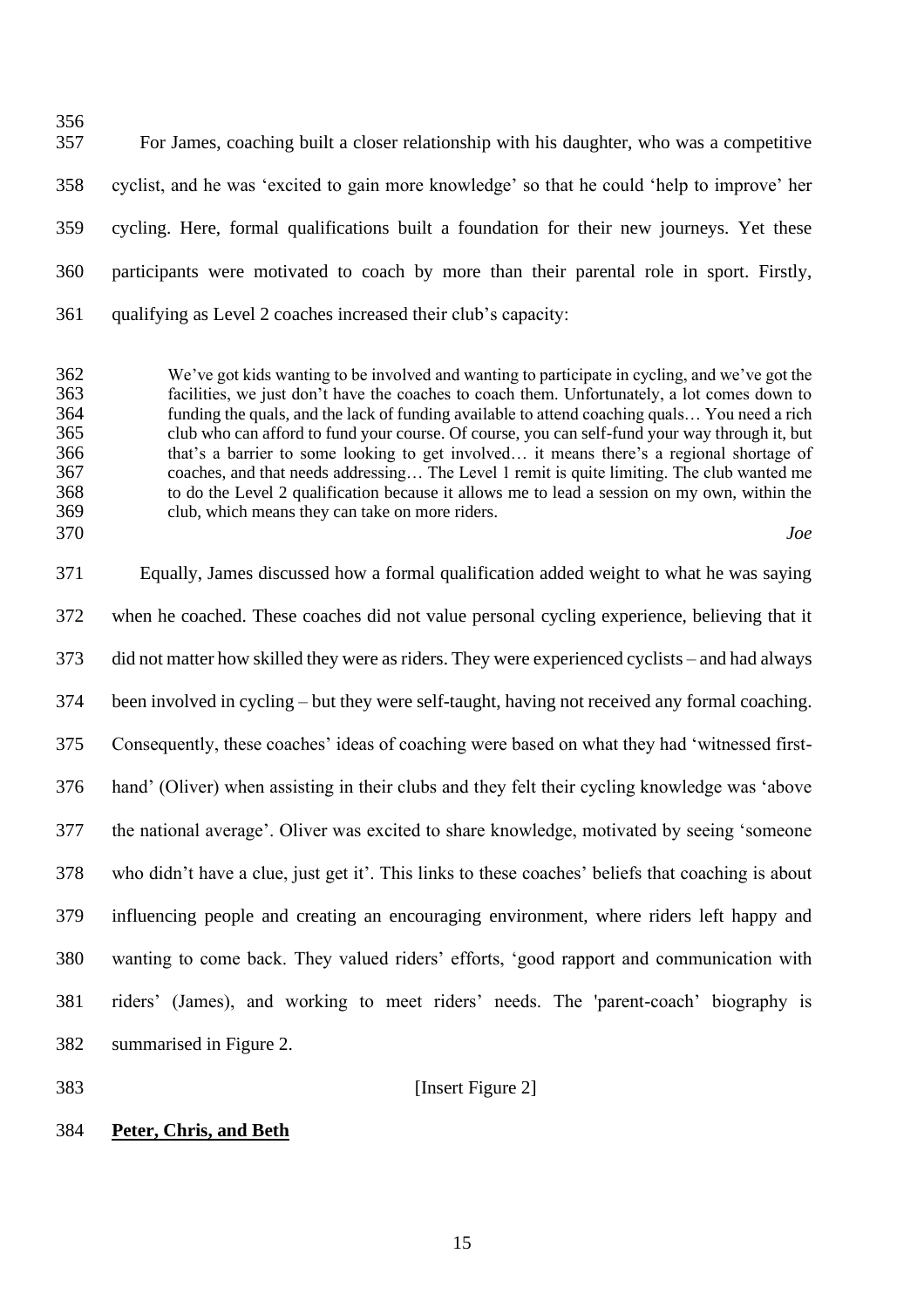These coaches aligned with the relational narrative (Douglas & Carless, 2006, 2009, 2015). They were social riders who casually and socially engaged with cycling. They valued how cycling offered the opportunity to keep fit, be outdoors, and meet new people. However, these coaches also believed that coaching had the power to develop people:

 You know that you are helping them to build confidence and their abilities so that, hopefully, they will be safer when they ride [...] I'm really pleased, particularly for the ones who aren't confident, that they're able to do it... it brings about relationships between the children of helping the ones that are weaker and looking after each other, and being responsible... There are so many things that come out of [coaching] that you're not aiming for, but they just happen anyway.

*Peter*

 These participants saw coaching as a way of empowering people. They were invested in the growth and broader development of individuals. They valued their friendships formed through cycling and were motivated to extend the friendships that cycling offered. Therefore, their narratives oriented towards people; on creating and sustaining relationships with others through cycling, as well as their shared experiences of cycling with others. For example, Beth's relationship with cycling started because of her boyfriend – now husband – and a group of female riders who she rode and raced with. Beth's organic transition into coaching occurred after she developed, technically. As a strong rider she was asked by friends for help and advice on cycling technique and enjoyed helping people. Peter and Chris were two friends who, having established and strengthened their friendship through cycling, ventured on their coaching journeys together.

 These coaches were motivated to coach so that they could spread their enjoyment of cycling and grow cycling within their local community. They focused on 'investing in people' first and cycling second. They believed that coaches should give learners something to work towards and develop riders' interest to create lifelong cyclists who love the sport. Here, coaching was not about bettering the sport on a national level, but simply about bettering cycling within their immediate community: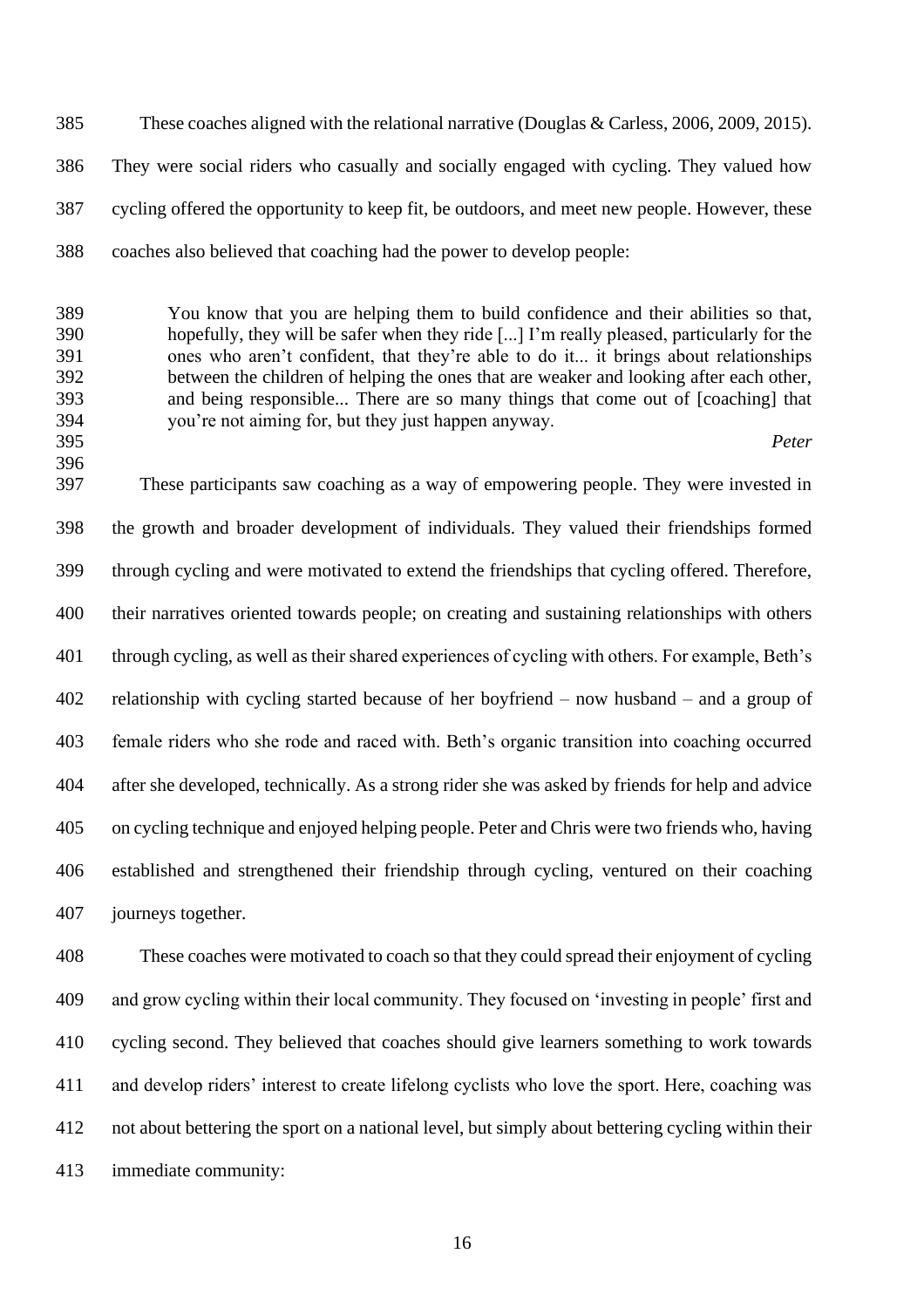I want to introduce cycling to youth riders, but it's bigger than just building the club numbers. 415 I want kids on bikes, riding safely - that real-life aspect to cycling is a high priority for me. And although the focus is on young riders, it would be great to get parents on their bikes too, maybe 416 although the focus is on young riders, it would be great to get parents on their bikes too, maybe<br>417 organise a few evening social rides with everyone out together... Maybe even look at 417 organise a few evening social rides with everyone out together... Maybe even look at connecting with other clubs in the area? 418 connecting with other clubs in the area?<br>419 *Peter*

- These coaches struggled to balance coaching with their own riding, missing the social element of cycling and the friendships they had made: Peter discussed trying to 'temper' coaching alongside his riding; Chris declined the offer of more coaching because it would impact his 'own session midweek'; and Beth felt coaching on weekends prevented her from
- riding with friends:

 My friends are like "What are you doing at the weekend? We're going to such and such a place", and I'm, like, "I can't come, I'm coaching"... I'll try and keep it so that I've got at least one day at the weekends, maybe, where I can ride. *Beth*

- The 'community coach' biography is summarised in Figure 3.
- 

## **Insert Figure 3**

# **Discussion**

 Deductive thematic analysis, and thematic narrative analysis, identified similar narratives across participants, aligning participants to one of the three typologies (Frank, 1995; Douglas & Carless, 2006, 2009, 2015) – performance, discovery and relational. This created three groups of participants; essentially, three types of coaches: the 'performance coach'; the 'parent- coach'; and the 'community coach'. Coaches were broadly grouped based on certain similarities allowing contrasts to be drawn across each 'type'.

 Coaches who aligned to each narrative had previous knowledge, experience(s), beliefs and values specific to their narrative type. Stodter and Cusion (2017) highlighted the active role that coaches take in their learning, drawing attention to the prominent role that personal biography plays in supporting and hindering change. Subsequently, coaches' biographies act as a lens through which they view and interpret new knowledge – filtering, guiding and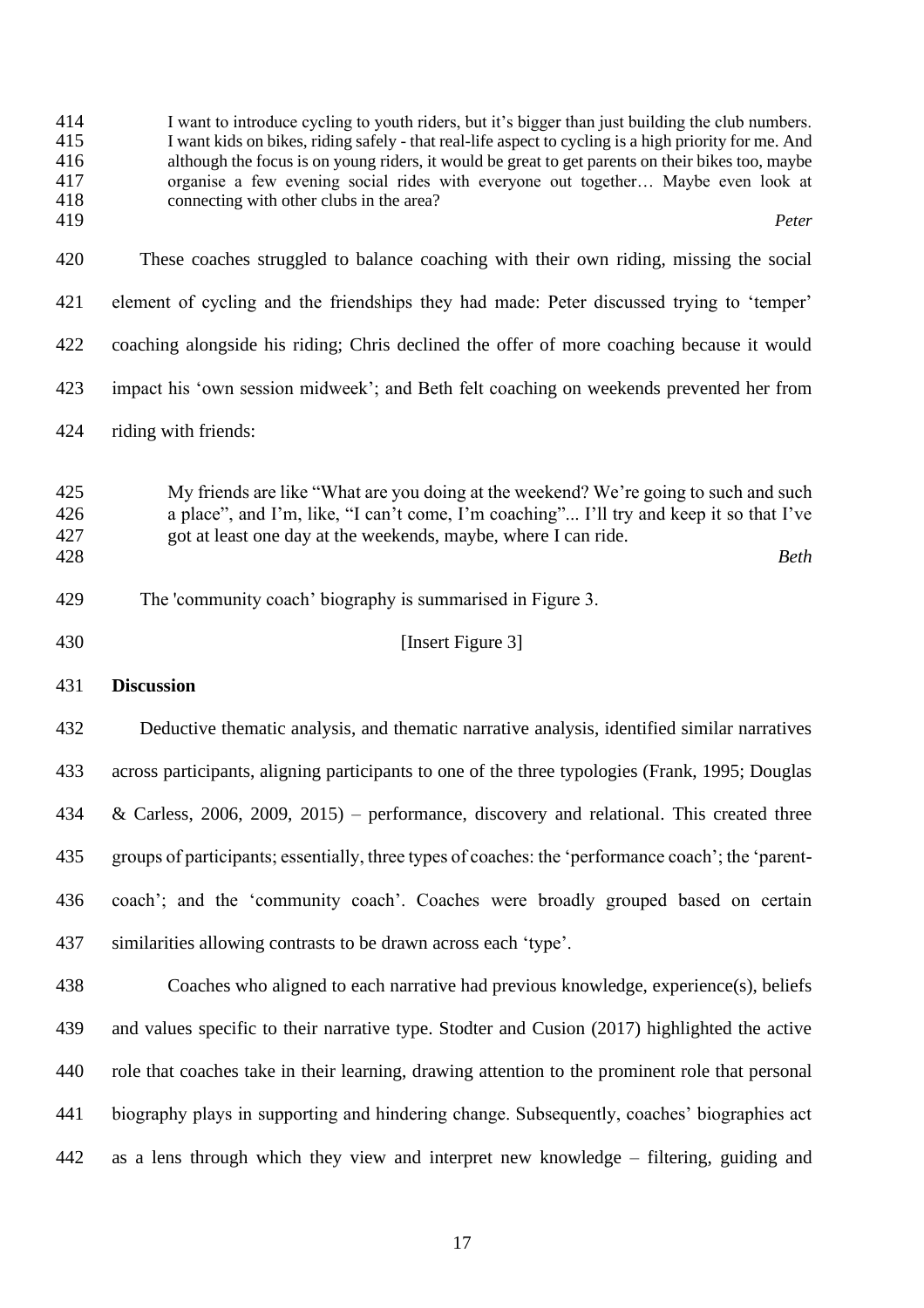influencing what is learned (Cushion et al, 2003; Trudel et al, 2013). This relates to the first 'level' of Stodter and Cushion's (2017) double-filter model, where learning passes through this first, 'biography' filter. The current research findings highlight three potential types of 'biographical filters', relevant to the participants in this study, suggesting that it is possible to frame these 'biography filters' as the 'performance coach', 'parent-coach', and 'community coach', which act as a frame of references and serve a 'guidance function' (Mezirow, 2009; Moon, 2001).

 Formal coach education is often criticised for not recognising the adult learner. Race's (2005) summary of effective learning environments highlights how formal education works best when coaches want to learn; when they realise content is relevant to them; and when they can relate content to what is already known. This also links to Paquette and Trudel's (2019) calls for learner-centred coach education to prioritise making content meaningful for coaches. In addition, Jacobs, Claringbould and Knoppers (2016) call for more practice-oriented coach education which takes into account the specific context and backgrounds of coaches' practices; and Lyle (2007) called for personal models of coaching to be developed.

 Findings from this research propose coaches could be aligned to one of the three typologies identified. Here, coaches would be grouped according to similarities in previous experience, both in cycling and coaching, their values and beliefs. As such, it seems possible to generate three streams, or pathways, each embracing the general background of the individuals aligned to that narrative and emphasising the skill areas deemed important to that group. Moreover, it would be possible to make educational content relevant for coaches by linking it to existing knowledge, drawing out relevant connections between material and their own practice and interests (Paquette & Trudel, 2019). This would avoid learners rejecting valuable information (Stodter & Cushion, 2017) and create a stronger alignment between the expectations of the coaches and their actual educational experiences (Paquette & Trudel, 2019). This would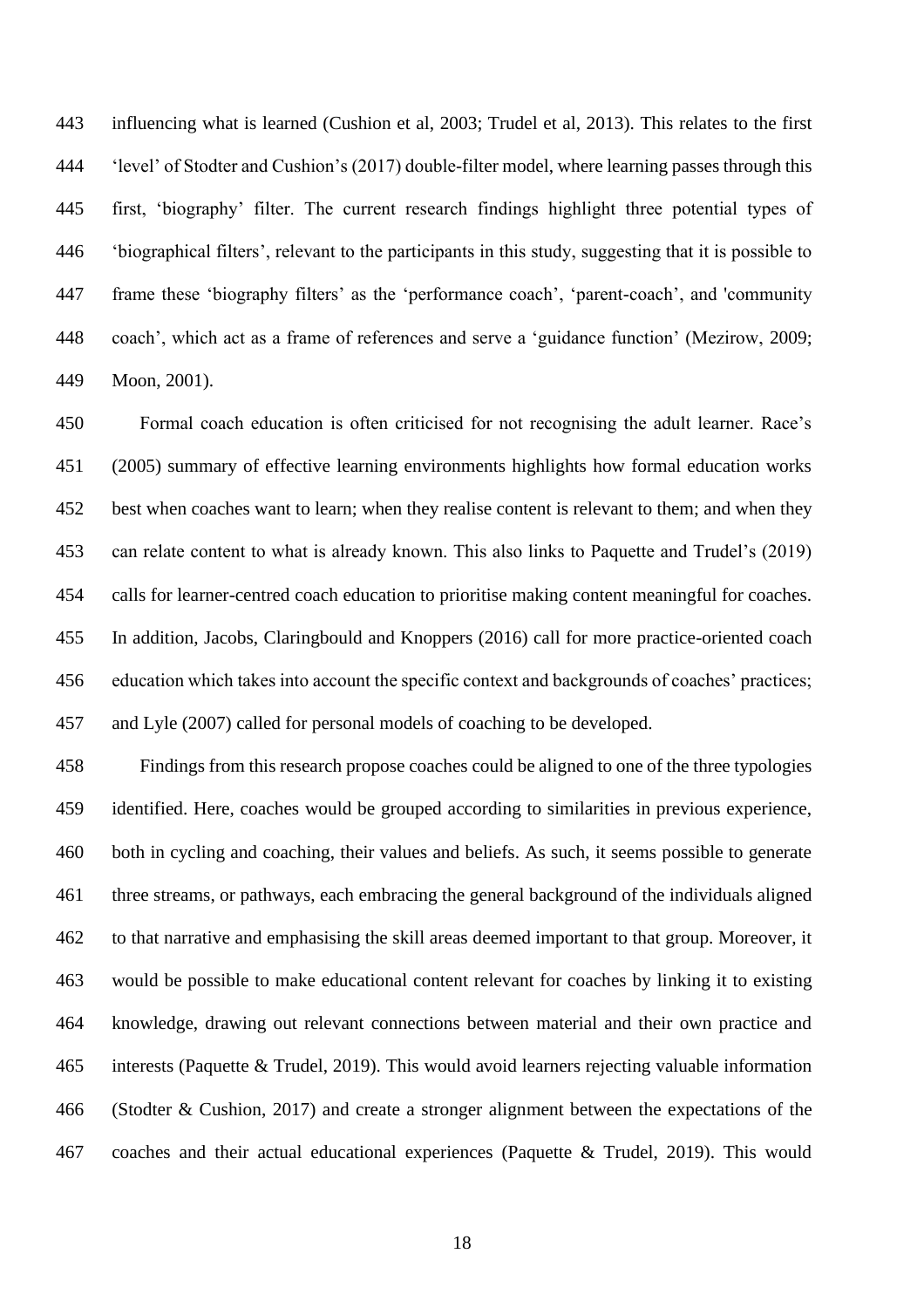positively impact coaches' willingness and capacity to learn, reducing their disengagement and potential drop-out (Voldby & Klein-Døssing, 2019). Further, research into the impact of these identified typologies on learning experiences could potentially recognise coaches' views of learning, offering a better understanding of learner centred teaching (Paquette & Trudel, 2019). Conversely, these findings offer a 'soft start' to informing changes to the course material of formal coach education. It would be possible for coach developers to use pen-portraits to help trainees align themselves to one of the three different 'types' of coach identified. Here, learners would be empowered with increased autonomy and learning options, providing learners with decisional input, individualising their educational experiences in a somewhat inflexible qualification (Paquette & Trudel, 2019). This would save overhauling the whole pathway of qualifications, but still gives the course content purpose at the point of delivery. Moreover, this would allow trainees and coach developers to consider the different reasons for taking part in the formal education, beyond the superficial introduction tasks normally seen on training courses. This recommendation would reshape the validation of coaches' formal qualifications and illustrate credibility that NGBs were not preaching a one-size-fits-all award.

# **Conclusion and recommendations for future research**

 This research identified three types of coaches: the performance coach; the parent- coach; and the 'community' coach. Ontologically and epistemologically positioned within the interpretivist paradigm, these findings are the result of subjective, multiple realities and do not therefore represent an absolute truth. As such, there is caution required in translating these findings across other sports and to other NGBs. Therefore, the implications discussed are not intended to generalise these findings, but rather to suggest a developmental framework for the planning and delivery of formal coach education, moving forward.

 Strengths of this work lies include the length of time tracking and monitoring the coaches and their continued engagement with the research study. However, this work also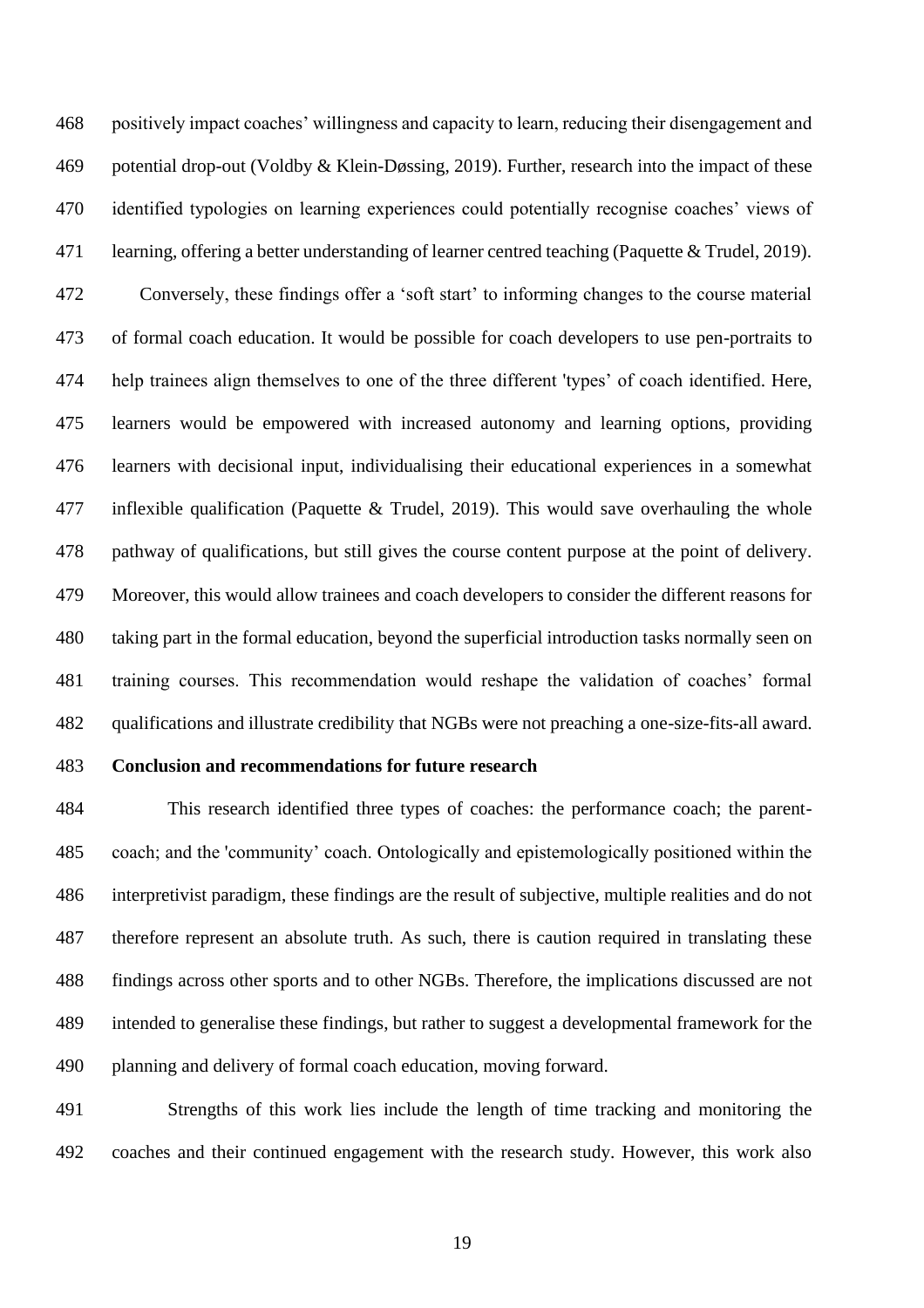contains some limitations. The sample size, although offering a deeper insight into the experiences of these participants, was modest at best and future studies may consider expanding the number of participants. It is also feasible that there are more identifiable narratives, which a larger sample might identify and is worthy of further exploration. Similarly, it might be possible for coaches to transition from one narrative to another, however at the moment this is empirically untested. For example, Beth was made redundant mid-way through this particular study, which resulted in coaching taking a more important role in her life, leaving her contemplate the prospect of coaching full-time and generating an income from her coaching business. In the end, it was not a course of action that she pursued, but it highlights the potential for life events (e.g. overcoming adversity) to create transitions between narratives. Although transitions between narratives is worthy of further exploration, the current findings are not intended to suggest that coaches are 'fixed' into a narrative 'for life'. Rather, the practical implications of this research relate to a coach's typology when attending formal education in an attempt to increase the effectiveness of formal coach education and move away from a one- size-fits all approach to their delivery. Future research should therefore consider how differences in how the different 'types' of coaches identified in this study experience future coach education provision.

#### **Acknowledgement**

 This paper has been written with the full support of British Cycling. In particular, we would like to thank Dr Vincent Webb for his insights and expertise. Our thanks also to Professor Dave Morley for setting up the initial research project with British Cycling, and to the late Arvinder Kaur for her contribution to this work. Finally, we would like to thank the anonymous reviewers for their insightful and informative comments. This study is part of a larger body of 516 funded research in partnership with British Cycling.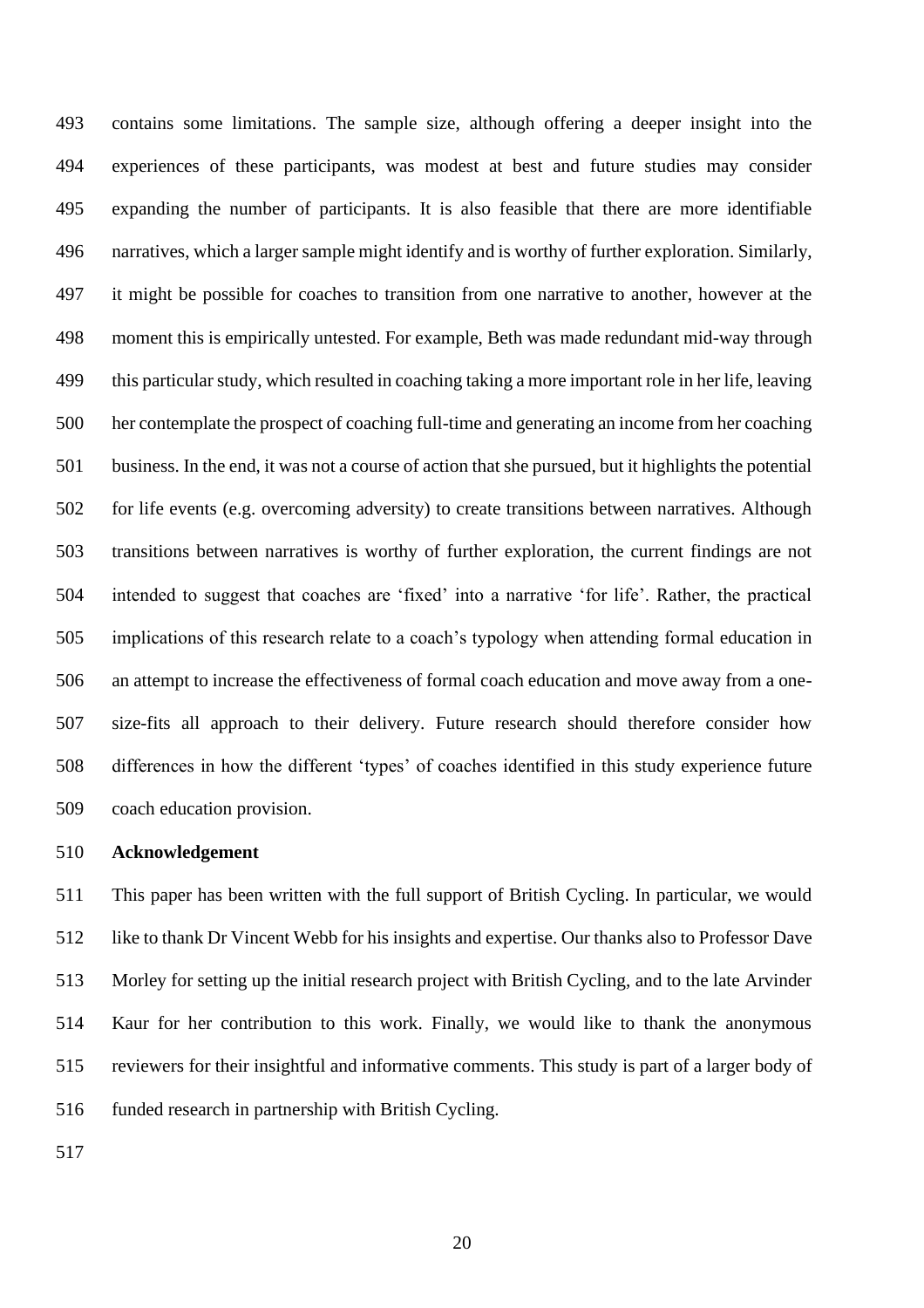#### **Author Biographies**

 Dr. Samuel Wood is an Educational Development Officer, contributing to the design, development, and creation of educational products to support British Cycling's Education programme. Dr. Wood's research interests centre on qualitative exploration of sport coaches' education to address work-based developments and problems.

 Professor Dave Richardson is Pro Vice Chancellor Science (interim) and Director of Sport and Exercise Sciences at Liverpool John Moores University. Professor Richardson specialises in social science research predominantly in youth development, organisational culture, and community contexts.

 Dr. Simon Roberts is a Reader in Sport and Exercise Pedagogy and the Programme Leader for the Professional Doctorate in Applied Sport and Exercise Sciences at Liverpool John Moores University. Dr. Roberts's research is translational in nature and includes a variety of methods and disciplines to support sporting practitioners deal with work-based developments and problems.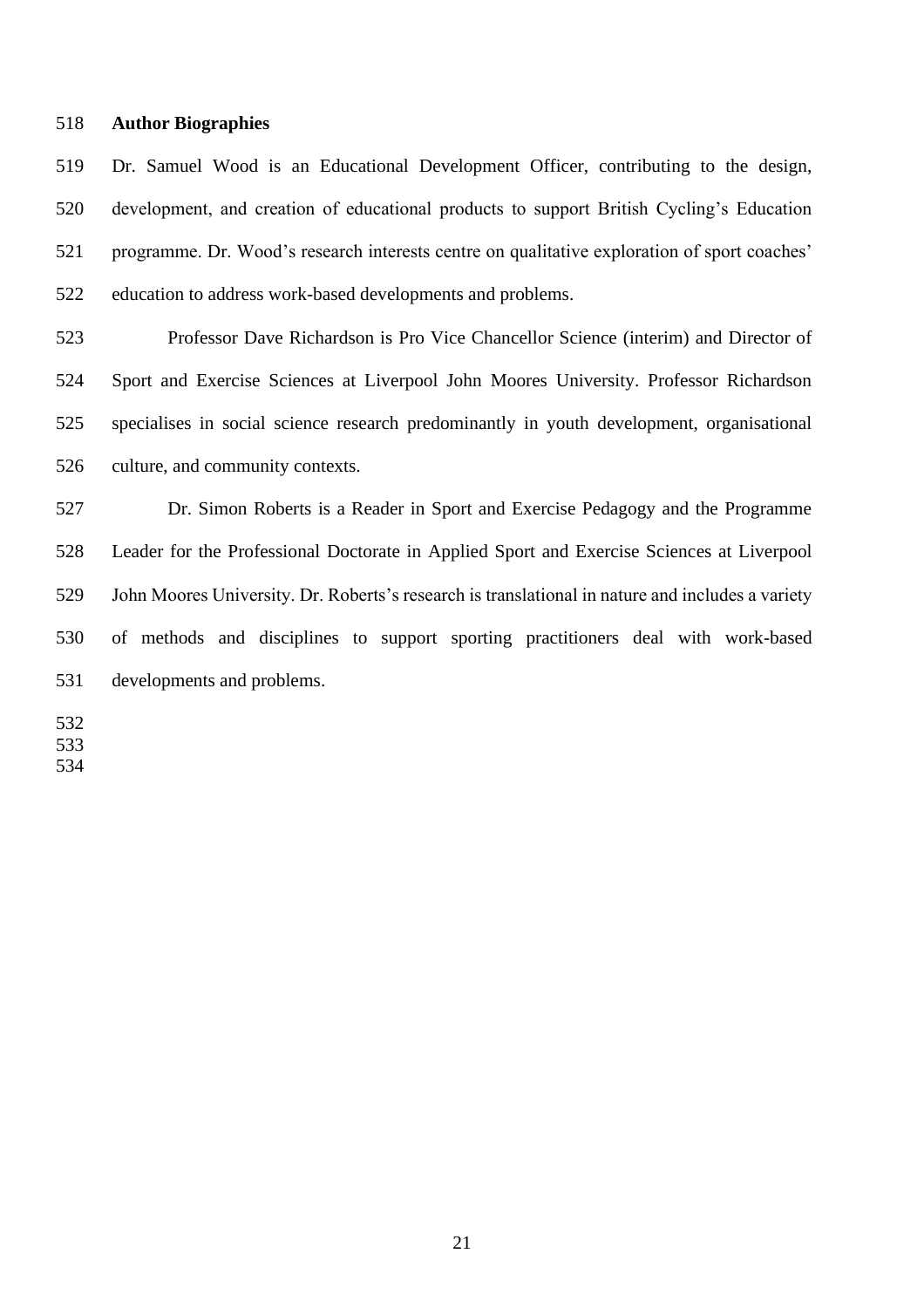| 535 | <b>References</b>                                                                               |
|-----|-------------------------------------------------------------------------------------------------|
| 536 | Ball, S. J. (1990) 'Self-doubt and soft data: Social and technical trajectories in ethnographic |
| 537 | fieldwork', International Journal of Qualitative Studies in Education, 3(2), 157-71.            |
| 538 | DOI: https://doi.org/10.1080/0951839900030204                                                   |
| 539 | Berger, P. (1963) Invitation to Sociology, New York: Anchor Books                               |
| 540 | Brinkman, S. (2013) Qualitative interviewing. Oxford: Oxford University Press                   |
| 541 | Braun, V. and Clarke, V. (2006) Using thematic analysis in psychology, Qualitative              |
| 542 | Research in Psychology, 3(2), 77-101. DOI:                                                      |
| 543 | https://doi.org/10.1191/1478088706qp063oa                                                       |
| 544 | Braun, V., Clarke, V. and Hayfield, N. (2019) 'A starting point for your journey, not a map':   |
| 545 | Nikki Hayfield in conversation with Virginia Brain and Victoria Clarke about                    |
| 546 | thematic analysis, Qualitative Research in Psychology, DOI:                                     |
| 547 | https://doi.org/10.1080/14780887.2019.1670765                                                   |
| 548 | Chesterfield, G., Potrac, P. and Jones, R. (2010) 'Studentship' and 'impression management'     |
| 549 | in an advanced soccer coach education award. Sport, Education & Society, 15(3),                 |
| 550 | 229-314. DOI: https://doi.org/10.1080/13573322.2010.493311                                      |
| 551 | Coe, R. (2012) 'The nature of educational research: Exploring the different understandings of   |
| 552 | educational research'. In J. Aruther, M. Waring, R. Coe and L. Hedges (eds) Research            |
| 553 | Methods and Methodologies in Education, London: Sage Publications. 5-14                         |
| 554 | Cope, E., Cushion, C.J., Harvey, S., Partington, M. (2020) Investigating the impact of a        |
| 555 | Freirean informed coach education programme, Physical Education and Sport                       |
| 556 | Pedagogy, DOI: 10.1080/17408989.2020.1800619                                                    |
|     |                                                                                                 |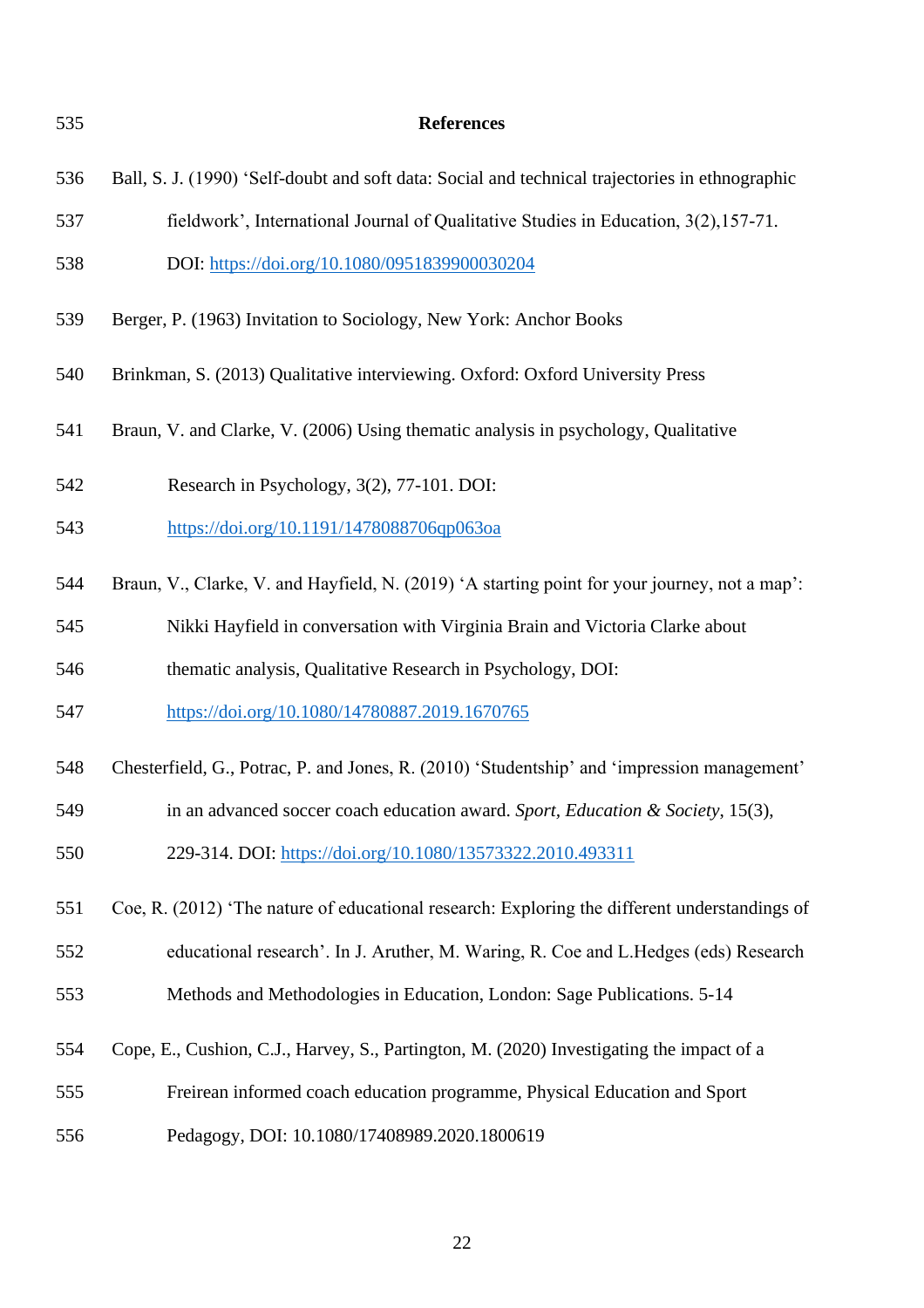| 557 | Côté, J. and Gilbert, W. (2009) An integrative definition of coaching effectiveness         |
|-----|---------------------------------------------------------------------------------------------|
| 558 | and expertise. International Journal of Sport Science & Coaching, 4(3), 307-323,            |
| 559 | DOI: https://doi.org/10.1260/174795409789623892                                             |
| 560 | Cushion, C.J., Armour, K.M., and Jones, R.L. (2003) Coach education and                     |
| 561 | continuing professional development: Experience and learning to coach,                      |
| 562 | Quest, 55, 215-230. DOI: https://doi.org/10.1080/00336297.2003.10491800                     |
| 563 | Cushion, C. J. (2013) "Applying Game Centered Approaches in Coaching: A Critical            |
| 564 | Analysis of the 'Dilemmas of Practice' Impacting Change." Sports Coaching Review            |
| 565 | 2 (1): 61-76. doi:10.1080/21640629.2013.861312.                                             |
| 566 | Day, D. and Carpenter, T. (2016) A history of sport coaching in Britain: overcoming         |
| 567 | amateurism. London, UK: Routledge. DOI: https://doi.org/10.4324/9781315775067               |
| 568 | Demuth, C. (2015) "Slow food" post-qualitative research psychology: Old craft skills in new |
| 569 | disguise? Integrative Psychological and Behavioural Science, 49, 207-215. DOI:              |
| 570 | https://doi.org/10.1007/s12124-015-9304-8                                                   |
| 571 | Douglas, K., & Carless, D. (2006) Performance, discovery, and relational narratives among   |
| 572 | women professional tournament golfers. Women in Sport and Physical Activity                 |
| 573 | Journal, 15(2), 14-27. DOI: https://doi.org/10.1123/wspaj.15.2.14                           |
| 574 | Douglas, K. and Carless, D. (2009) Exploring taboo issues in professional sport through a   |
| 575 | fictional approach. Reflective Practice, 10, 311-323, DOI:                                  |
| 576 | https://doi.org/10.1080/14623940903034630                                                   |
| 577 | Douglas, K. and Carless, D. (2015) Life Story Research in Sport: Understanding the          |
| 578 | experiences of elite and professional athletes through narrative, Routledge Research        |
|     |                                                                                             |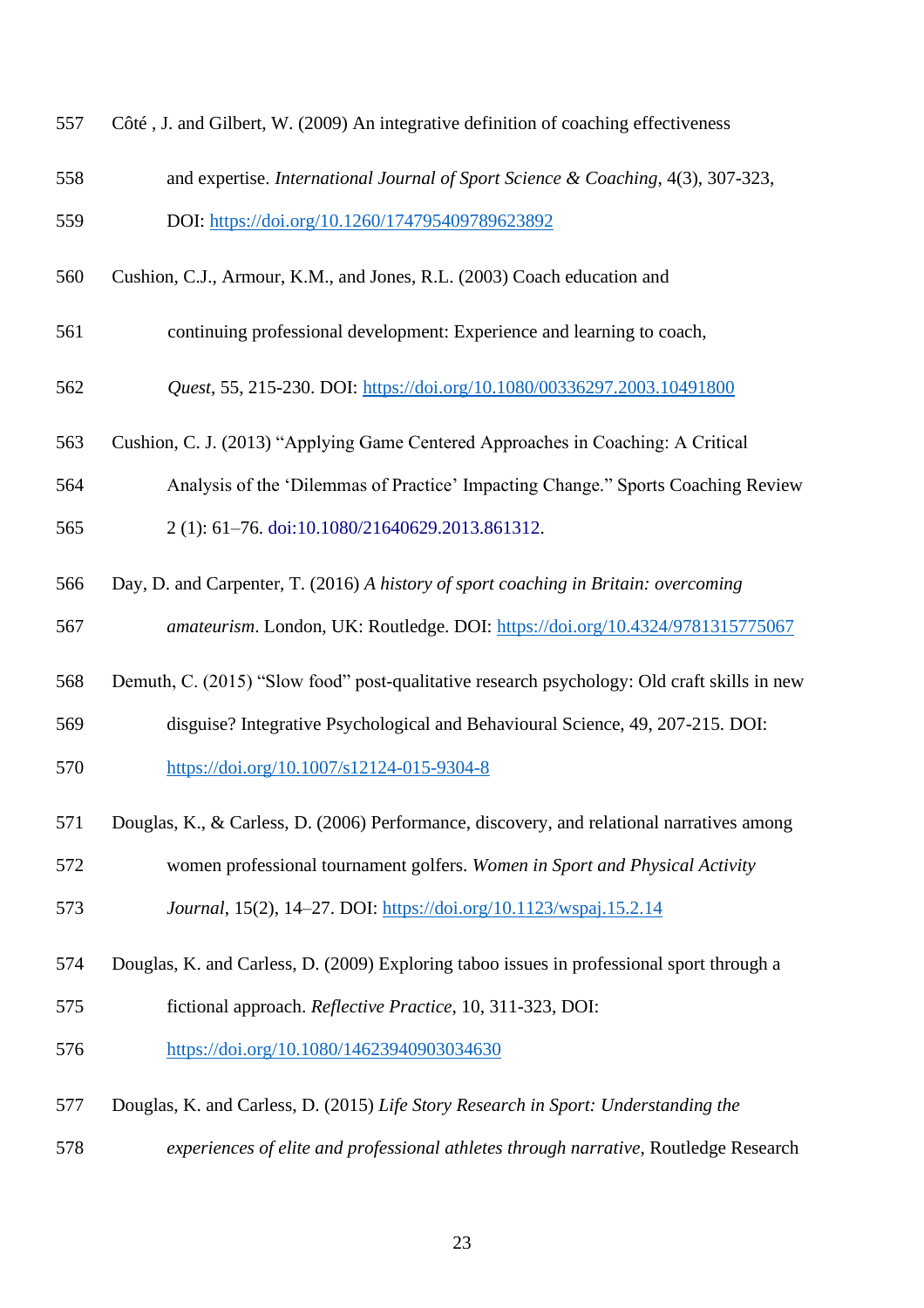- in Sport and Exercise. Abingdon, Oxon: Routledge. DOI:
- <https://doi.org/10.4324/9781315885810>
- Entwistle, N.J. and Peterson, E.R. (2004) Conceptions of learning and knowledge in higher
- education: relationships with study behaviour and influences of learning
- environments. *International journal of educational research*, 41, 407-428. DOI:
- <https://doi.org/10.1016/j.ijer.2005.08.009>
- Frank, A. (1995) *The Wounded Storyteller: Body, Illness and Ethics*, Chicago, University of Chicago Press
- Griffiths, M.A. and Armour, K.M. (2013) Volunteer sport coaches and their learning
- dispositions in coach education. *International journal of sports science and coaching*,
- 8 (4), 677–688. DOI:<https://doi.org/10.1260/1747-9541.8.4.677>
- Harvey, L., and Knight, P. (1996) Transforming Higher Education. Buckingham: Open

University Press and Society for Research into Higher Education.

- Howell, K. (2013) An Introduction to the Philosophy of Methodology, London: Sage
- Publications. DOI:<https://doi.org/10.4135/9781473957633>
- Jacobs, F., Claringbould I., and Knoppers, A. (2016) "Becoming a 'Good Coach'" *Sport,*
- *Education and Society*, 21(3), 411-430, DOI:
- <https://doi.org/10.1080/13573322.2014.927756>
- Kvale, S. and Brinkmann, S. (2009) InterViews: Learning the craft of qualitative research interviewing, California: SAGE
- Ludec, M., Culver, D.M., and Wethner, P. (2012) Following a coach education programme:
- Coaches' perceptions and reported actions. Sports coaching review, 1(2),135-150.
- DOI:<https://doi.org/10.1260/174795407783359768>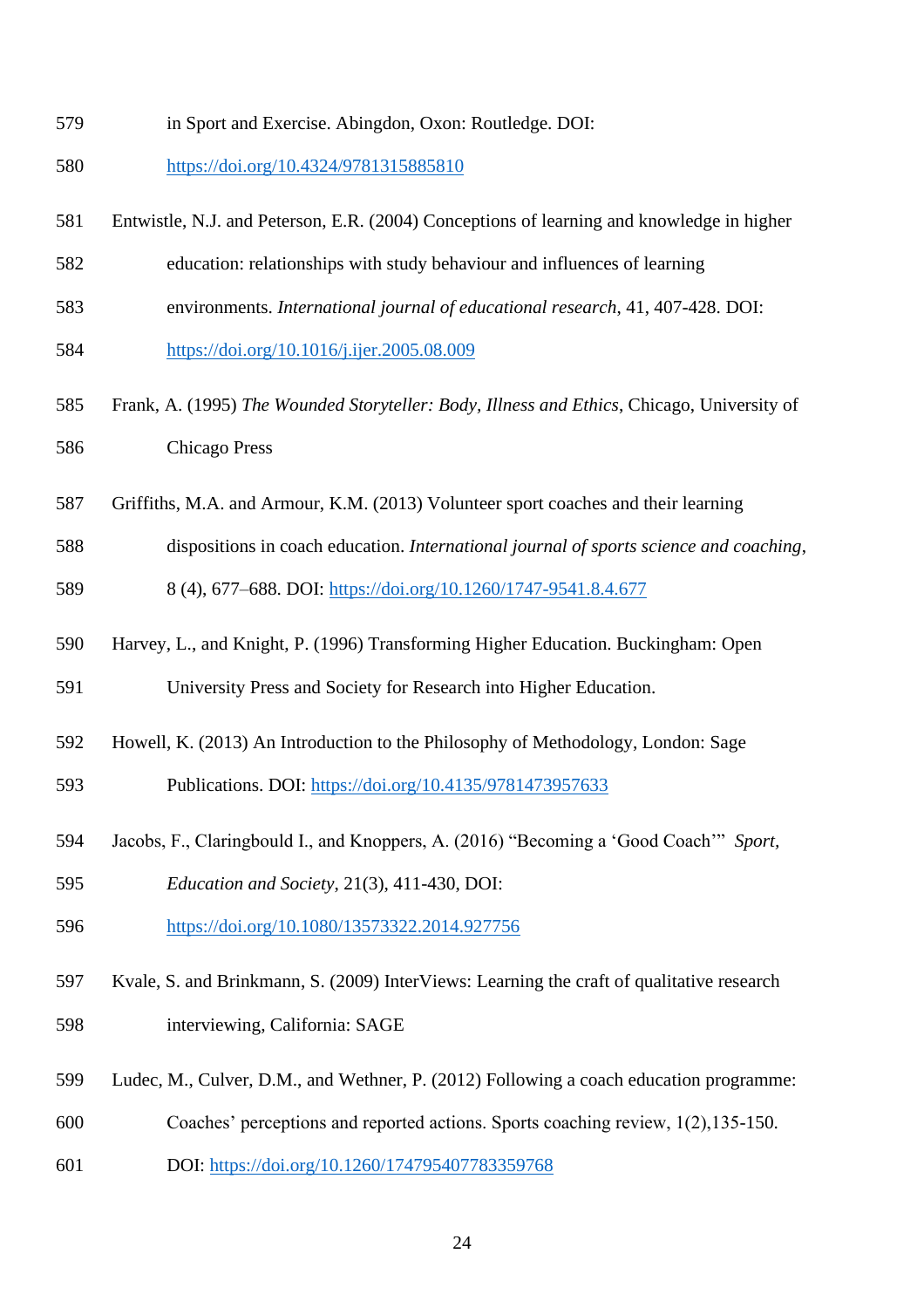| 602 | Lyle, J. (2007) Modelling the complexities of the coaching process: A commentary.            |
|-----|----------------------------------------------------------------------------------------------|
| 603 | International Journal of Sports Science & Coaching, 2(4), 407-409                            |
| 604 | Lyle, J. and Cushion, C.J. (2017a) Coach education and coaching practice. J. Lyle and C.J.   |
| 605 | Cushion (Eds) Sport coaching concepts: A framework for coaching practice (2nd ed.).          |
| 606 | Oxon: Routledge. 297-326                                                                     |
| 607 | Lyle, J. and Cushion, C.J. (2017b) The professionalisation of sport coaching. In J. Lyle and |
| 608 | C.J. Cushion (Eds) Sport coaching concepts: A framework for coaching practice (2nd           |
| 609 | ed.). Oxon: Routledge. 281-296                                                               |
| 610 | Markula, P. and Silk, M. (2011) Qualitative research for physical culture. Basingstoke, UK:  |
| 611 | Palgrave Macmillan. DOI: https://doi.org/10.1057/9780230305632                               |
| 612 | Mezirow, J. (2009) An overview of transformative learning. In K. Illeris (ed.) Contemporary  |
| 613 | theories of learning. Abingdon: Routledge. 90-105                                            |
| 614 | Moon, J. (2001) Short courses and modules: improving the impact of learning, training and    |
| 615 | professional development. London: Kogan Page                                                 |
| 616 | North, J. (2013) "Philosophical Underpinnings of Coaching Practice Research", Quest 65(3),   |
| 617 | 278-299, DOI: https://doi.org/10.1080/00336297.2013.773524                                   |
| 618 | Paquette, K.J., Hussain, A., Trudel, P., Camire, M. (2014) A sport federation's attempt to   |
| 619 | restructure a coach education program using constructivist principles. International         |
| 620 | Sport Coach Journal, 1, 75–85. DOI: 10.1123/iscj.2013-0006                                   |
| 621 | Paquette, K. and Trudel, P. (2019) Learner-Centered Coach Education: Practical               |
| 622 | Recommendations for Coach Development Administrators, International Sport                    |
| 623 | Coaching Journal, DOI: https://doi.org/10.1123/iscj.2017-0084                                |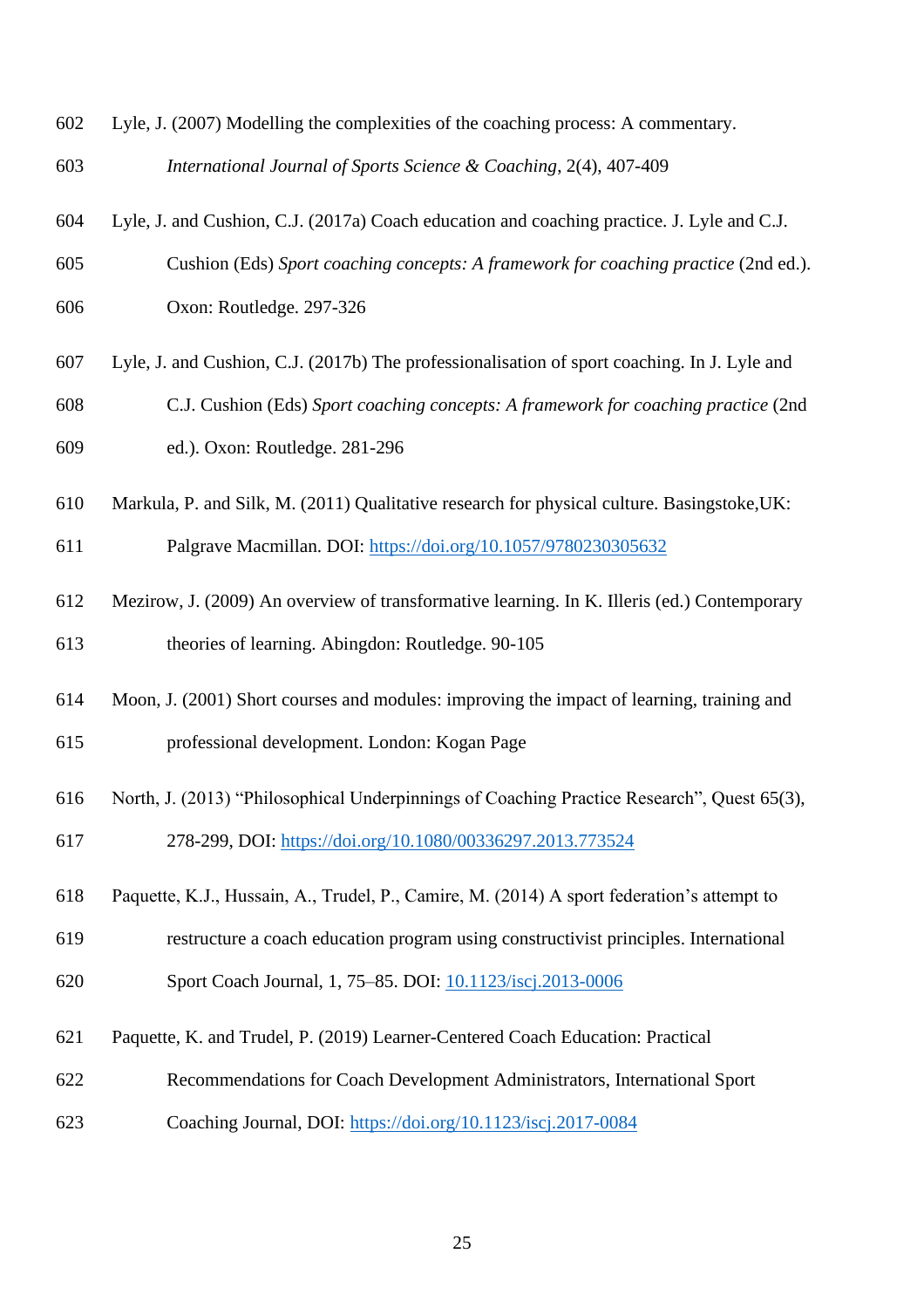| 624 | Potrac, P., Jones, R., and Nelson, L. (2014) 'Interpretivism', in L. Nelson, R., Groom and P. |
|-----|-----------------------------------------------------------------------------------------------|
| 625 | Potrac (eds.) Research Methods in Sports Coaching. Oxon: Routledge. 31-41. DOI:               |
| 626 | https://doi.org/10.4324/9780203797549-4                                                       |

- Purdy, L. (2014) 'Interviews', in L. Nelson, R., Groom and P. Potrac (eds.) Research
- Methods in Sports Coaching. Oxon: Routledge. 161-170. DOI:
- <https://doi.org/10.4324/9780203797549-15>
- Race, P. (2005) *Making learning happen: A guide for post-compulsory education*. London: Sage
- Riessman, C. K. (2008) 'Constructing Narratives for Inquiry' in C.K Riessman (ed.)
- Narrative Methods for the Human Sciences, London: Sage Publications. 21-51
- Riley, J. (1990) Getting the Most from your Data: A handbook of practical ideas on how to analyse your qualitative data, Bristol: Technical and Educative Services Ltd.
- Salla, M.E. (1993) There is no nonviolent future', Social Alternatives, 15(3), 41
- Smith, J. (1989) The Nature of Social and Educational Enquiry: Empiricism versus
- Interpretation, Norwood, NJ: Albex Publishing Corporation
- Smith, J. (2009) Judging research quality: From certainty to contingency. Qualitative
- Research in Sport, Exercise and Health, 1, 91-100. DOI:
- <https://doi.org/10.1080/19398440902908928>
- Smith, B (2016) Narrative analysis in sport and exercise: how can it be done? In B. Smith and
- A.C. Sparkes (Eds.) Routledge Handbook of Qualitative Research in Sport and
- Exercise, Abingdon, Oxon: Routledge, 260-273. DOI:
- <https://doi.org/10.4324/9781315762012>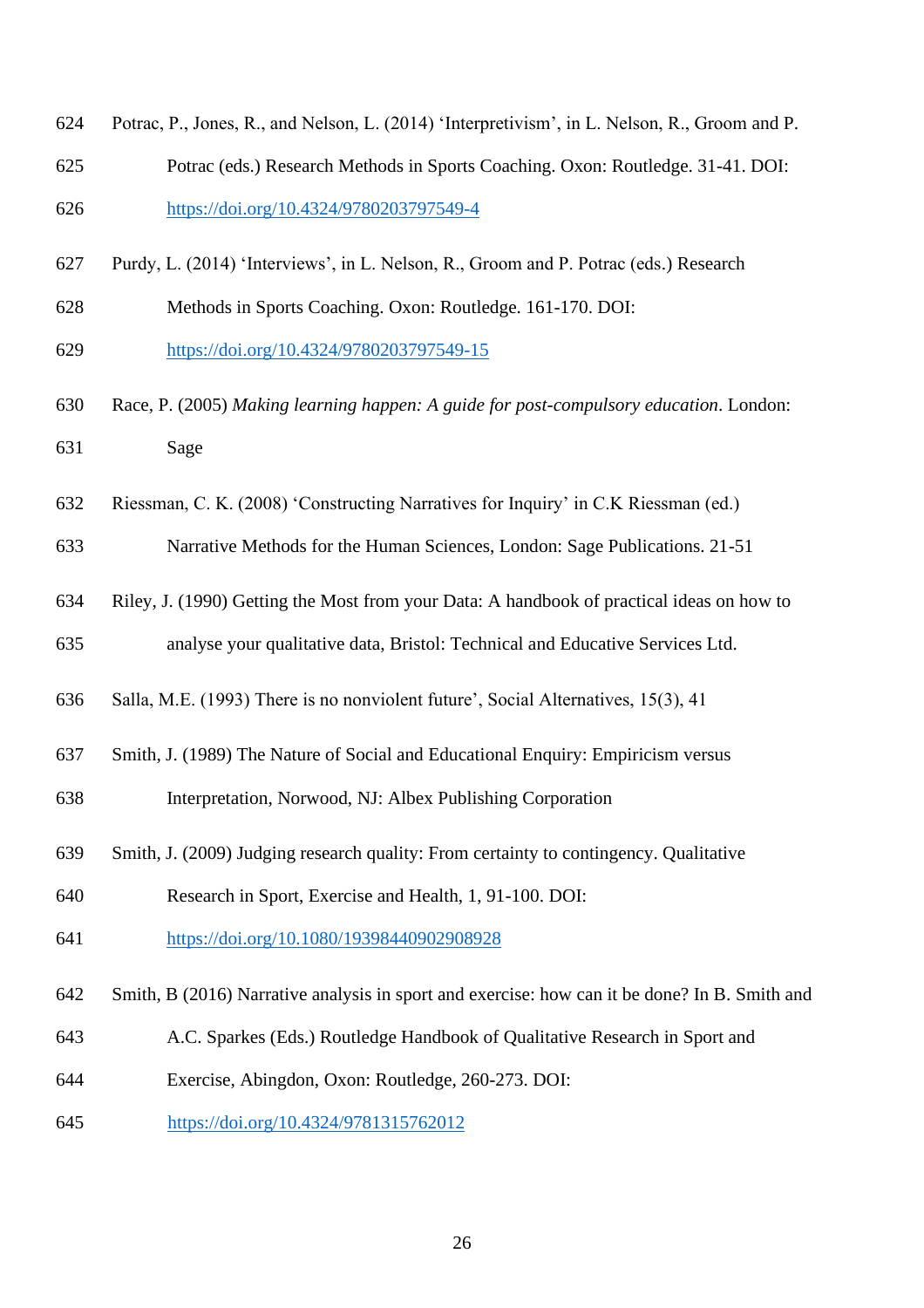- Smith, J. and Deemer, D. (2000) The problem of criteria in the age of relativism. In N. Denzin and Y. Lincoln (Eds.) Handbook of qualitative research (2nd ed.). London: Sage. 877-896
- Smith, B. and Sparkes, A.C. (2016) Interviews: Qualitative interviewing in the sport and
- exercise sciences. In B. Smith and A.C. Sparkes (Eds.) Routledge Handbook of
- Qualitative Research in Sport and Exercise. Abingdon, Oxon: Routledge. 103-123. DOI: <https://doi.org/10.4324/9781315762012>
- Stodter, A. and Cushion, C.J. (2014) Coaches' learning and education: a case study of
- cultures in conflict. *Sports coaching review*, 3(1), 63-79. DOI:
- <https://doi.org/10.1080/21640629.2014.958306>
- Stodter, A. and Cushion, C.J (2017) What works in coach learning, how, and for whom? A grounded process of soccer coaches' professional learning, *Qualitative Research in Sport, Exercise and Health*, 9(3), 321-338, DOI:
- <https://doi.org/10.1080/2159676X.2017.1283358>
- Thompson, C. L., and J. S. Zeuli. (1999) "The Frame and Tapestry: Standards-Based Reform
- and Professional Development." In Teaching as the Learning Profession: Handbook
- of Policy and Practice, edited by L. Darling-Hammond and G. Sykes, 341–375. San Francisco: Jossey-Bass.

Trudel, P., Culver, D., and Werthner P. (2013) Looking at coach development from the

- coach- learner's perspective: Considerations for coach development administrators.
- In: Potrac P, Gilbert W and Denison J (eds) Routledge handbook of sports coaching.
- London: Routledge, 375–387.